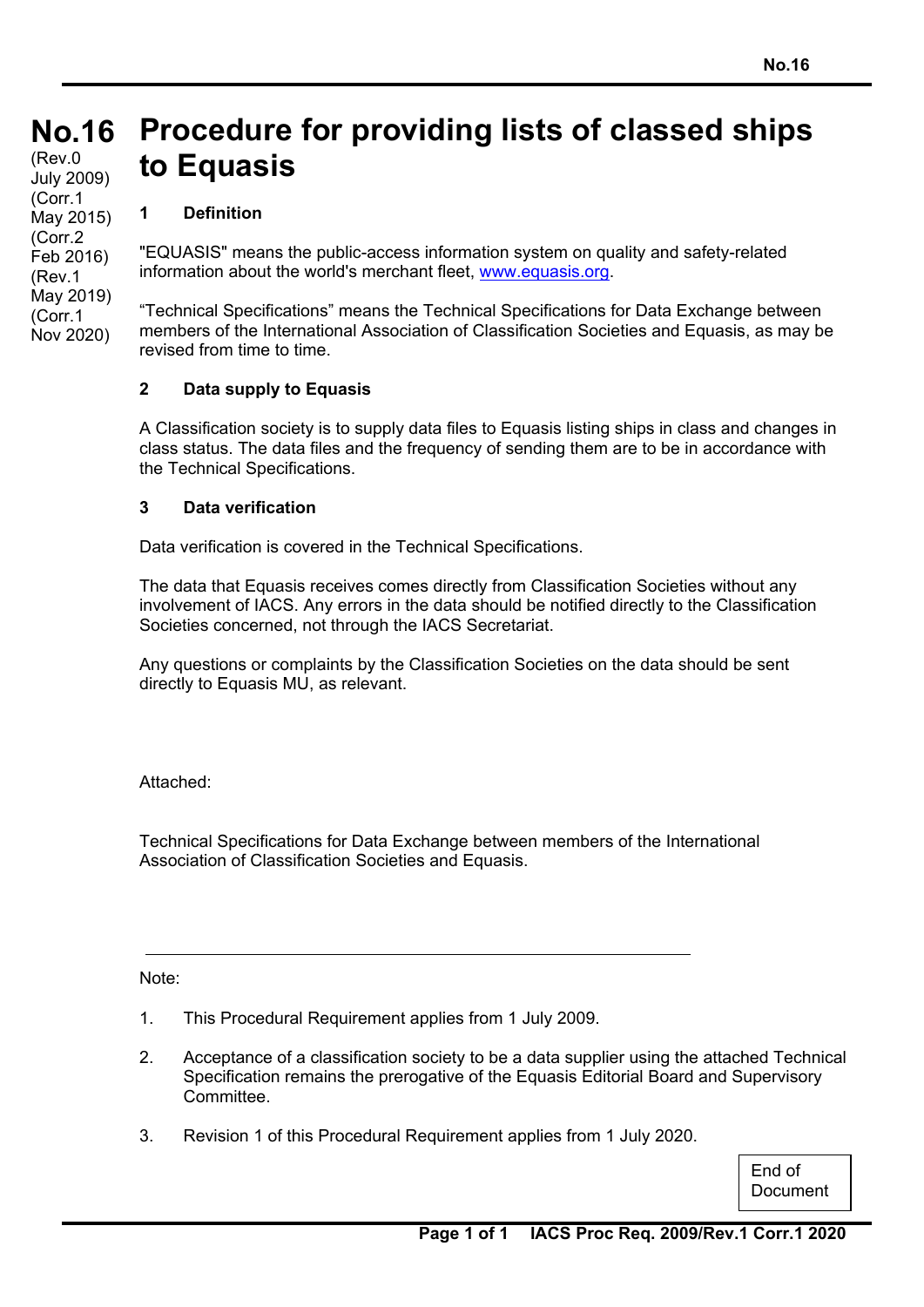# **Data exchange between Members of the International Association of Classification Societies & Equasis**

Technical specifications

*tech\_IACS\_file\_format\_version\_1.12 Version 1.12 Nov 2020* 



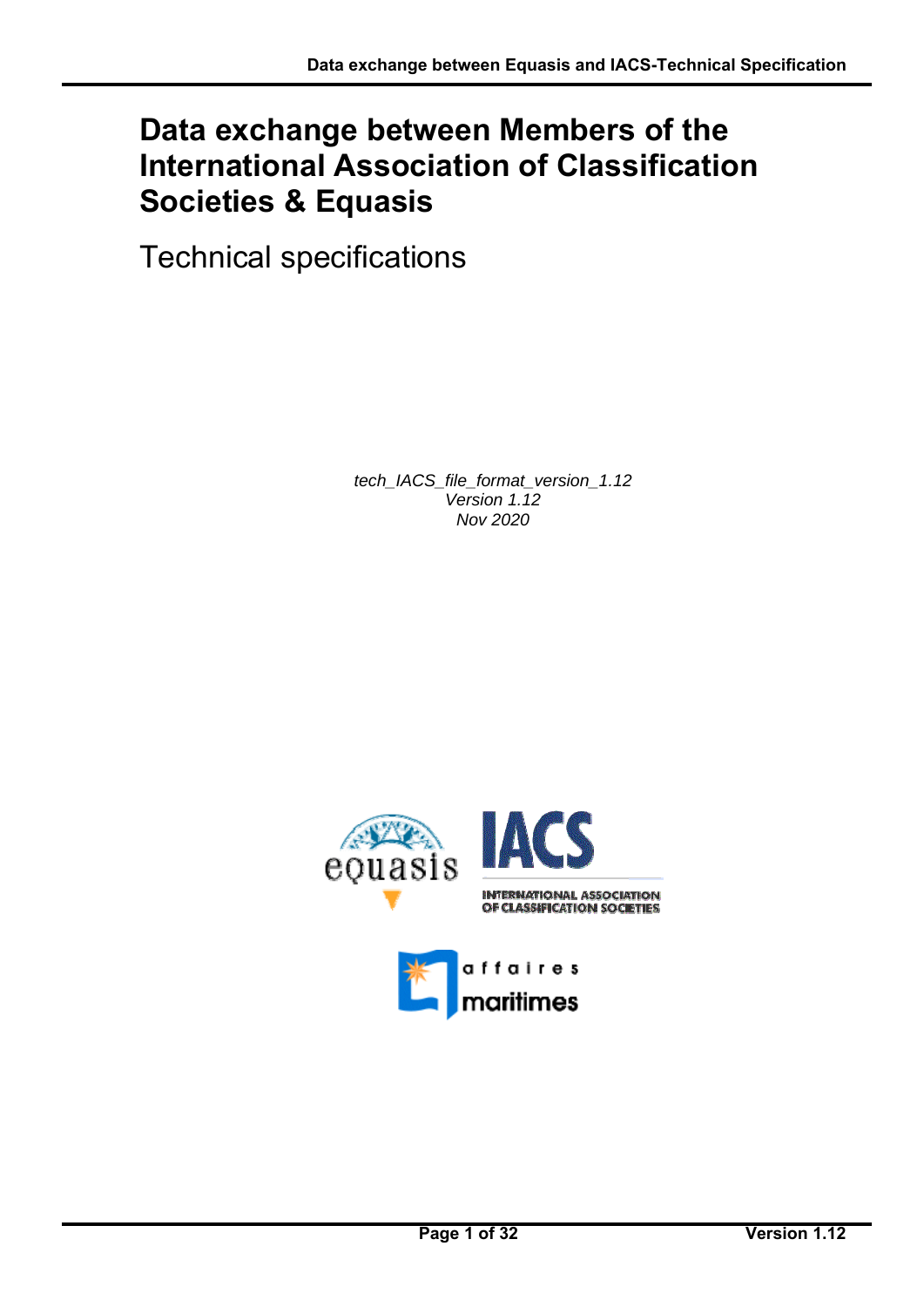# **Revisions**

| <b>Version</b> | <b>Authors</b>                                  | <b>Description</b>                                                                                                                                                                                                                                              | <b>Date</b> |
|----------------|-------------------------------------------------|-----------------------------------------------------------------------------------------------------------------------------------------------------------------------------------------------------------------------------------------------------------------|-------------|
| 0.0.1          | Hervé<br><b>GUICHARD</b>                        | Initial document                                                                                                                                                                                                                                                | 10/07/2003  |
| 0.0.2          | Hervé<br><b>GUICHARD</b>                        | Integration of the remarks made by E. BOULET                                                                                                                                                                                                                    | 11/07/2003  |
| 0.0.3          | Hervé<br><b>GUICHARD</b>                        | Modification of the procedures for management of<br>inconsistencies                                                                                                                                                                                             | 16/07/2003  |
| 0.0.4          | Hervé<br><b>GUICHARD</b>                        | New rule for the "Date to be delivered"<br>information. Inscription of the Reason Codes in<br>the protocol and thus, suppression of the cross-<br>reference panels. Addition of the reason in the<br>error file. Reason Code only required for an<br>insertion. | 21/07/2003  |
| 0.0.5          | Eric BOULET                                     | Editorial modifications. Planning of supplies,<br>Modelling, Handling of exceptions, Drafting of<br>business rules. SMC & DoC management.<br>Decoding tables management.                                                                                        | 21/07/2003  |
| 0.0.6          | Eric BOULET                                     | <b>Editorial proofreading</b>                                                                                                                                                                                                                                   | 05/08/2003  |
| 0.1.0          | George<br><b>BARCLAY</b>                        | Equasis approval                                                                                                                                                                                                                                                | 26/09/2003  |
| 0.1.1          | <b>G. BARCLAY</b><br>&<br>A.<br><b>BERGONZO</b> | <b>Translation &amp; modifications</b>                                                                                                                                                                                                                          | 19/11/2003  |
| 0.1.5          | Hervé<br><b>GUICHARD</b>                        | Modification in accordance with the principle of<br>separated supplies from the different IACS<br><b>Members</b>                                                                                                                                                | 19/03/2004  |
| 0.1.6          | A. Bergonzo                                     | Editorial proofreading and modifications                                                                                                                                                                                                                        | 24/03/2004  |
| 0.1.7          | A. Bergonzo                                     | 2nd set of modifications                                                                                                                                                                                                                                        | 20/04/2004  |
| 0.1.8          | Hervé<br><b>GUICHARD</b>                        | Additional explanations                                                                                                                                                                                                                                         |             |
| 0.2            | A. Bergonzo                                     | Changes and preamble addition                                                                                                                                                                                                                                   | 14/06/2004  |
| 0.3            | Hervé<br><b>GUICHARD</b>                        | Modification in accordance with the meeting held<br>with IACS Members (Feb 05)                                                                                                                                                                                  | 18/02/2005  |
| 0.4            | Hervé<br><b>GUICHARD</b>                        | Intégration of comments.<br>Collect of information on SMC audits without<br>issue.<br>Correction of business rules for acknowledgments<br>of DoC ship types.                                                                                                    | 21/03/2005  |
| 0.5            | Hervé<br><b>GUICHARD</b>                        | Distinction between data sets<br>Specifications for file sent to IACS                                                                                                                                                                                           | 18/04/2005  |
| 0.6            | Eric BOULET                                     | Technical annex ch.4                                                                                                                                                                                                                                            | 08/05/2005  |
| 0.7            | Equasis/DSI                                     | Amendments 2.1.5 & ch.4                                                                                                                                                                                                                                         | 20/05/2005  |
| 1              | Equasis/DSI                                     | Amendments, version for validation                                                                                                                                                                                                                              | 08/06/2005  |
| 1.1            | Alistair<br><b>Stubbs</b>                       | Amendments for further clarification                                                                                                                                                                                                                            | 21/11/2005  |
| 1.2            | Eric BOULET                                     | Update technical annex ch.4                                                                                                                                                                                                                                     | 28/11/2005  |
| 1.3            |                                                 | Comments from Tony Choplin (BV) - working<br>document.                                                                                                                                                                                                          | 30/03/2007  |
| 1.4            | Philippe<br><b>DUCHESNE</b>                     | Restructured document after meeting BV-Equasis<br>03/07/2007                                                                                                                                                                                                    | 10/07/2007  |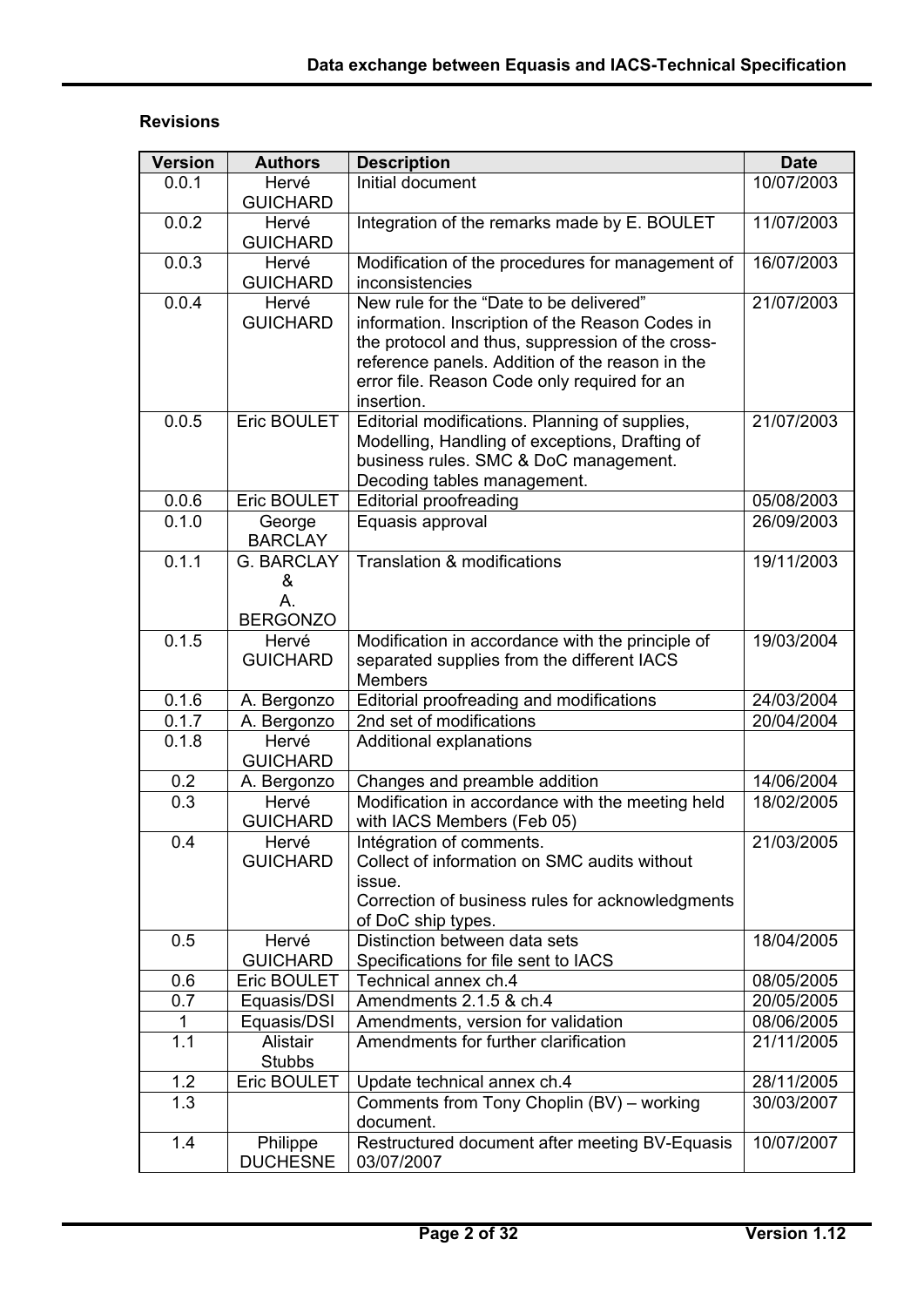| <b>Version</b> | <b>Authors</b>              | <b>Description</b>                                                                                                                | <b>Date</b>     |
|----------------|-----------------------------|-----------------------------------------------------------------------------------------------------------------------------------|-----------------|
| 1.5            | Philippe<br><b>DUCHESNE</b> | Comments E. Boulet, D. Jones                                                                                                      | 23/08/2007      |
| 1.6            | Philippe<br><b>DUCHESNE</b> | <b>Comments Tony Choplin, Eric Boulet</b><br>technical annex replaced by examples                                                 | 17/10/2007      |
| 1.7            | Tony<br><b>CHOPLIN</b>      | Minor updates + XML sample in line with the<br>samples of the spec.                                                               | 15/11/2007      |
| 1.8            | <b>Tony Choplin</b>         | wording                                                                                                                           | 4/1/2008        |
| 1.8a           | <b>Tony Choplin</b>         | Wording                                                                                                                           | 6/2/2008        |
| 1.9            | <b>IACS</b>                 | Description of IACS member details updated                                                                                        | May 2015        |
| 1.10           | <b>IACS</b>                 | Description of IACS member details updated in<br>relation to DNV GL                                                               | Feb 2016        |
| 1.11           | <b>IACS</b>                 | To harmonize the terms of 'recommendation' and<br>'condition of class' with only the term 'condition of<br>class' being retained. | May 2019        |
| 1.12           | <b>IACS</b>                 | An IACS member requested to update its<br>company name from "Korean Register of<br>Shipping" to "Korean Register".                | <b>Nov 2020</b> |

# **Approval**

| <b>Approving</b><br><b>Party</b> | <b>Reviewer</b> | <b>Version</b><br><b>Approved</b> | <b>Signature</b> | <b>Date</b> |
|----------------------------------|-----------------|-----------------------------------|------------------|-------------|
| <b>IACS</b>                      |                 |                                   |                  |             |
| Equasis<br>Management<br>Unit    |                 |                                   |                  |             |
| Equasis<br>Technical<br>Unit     |                 |                                   |                  |             |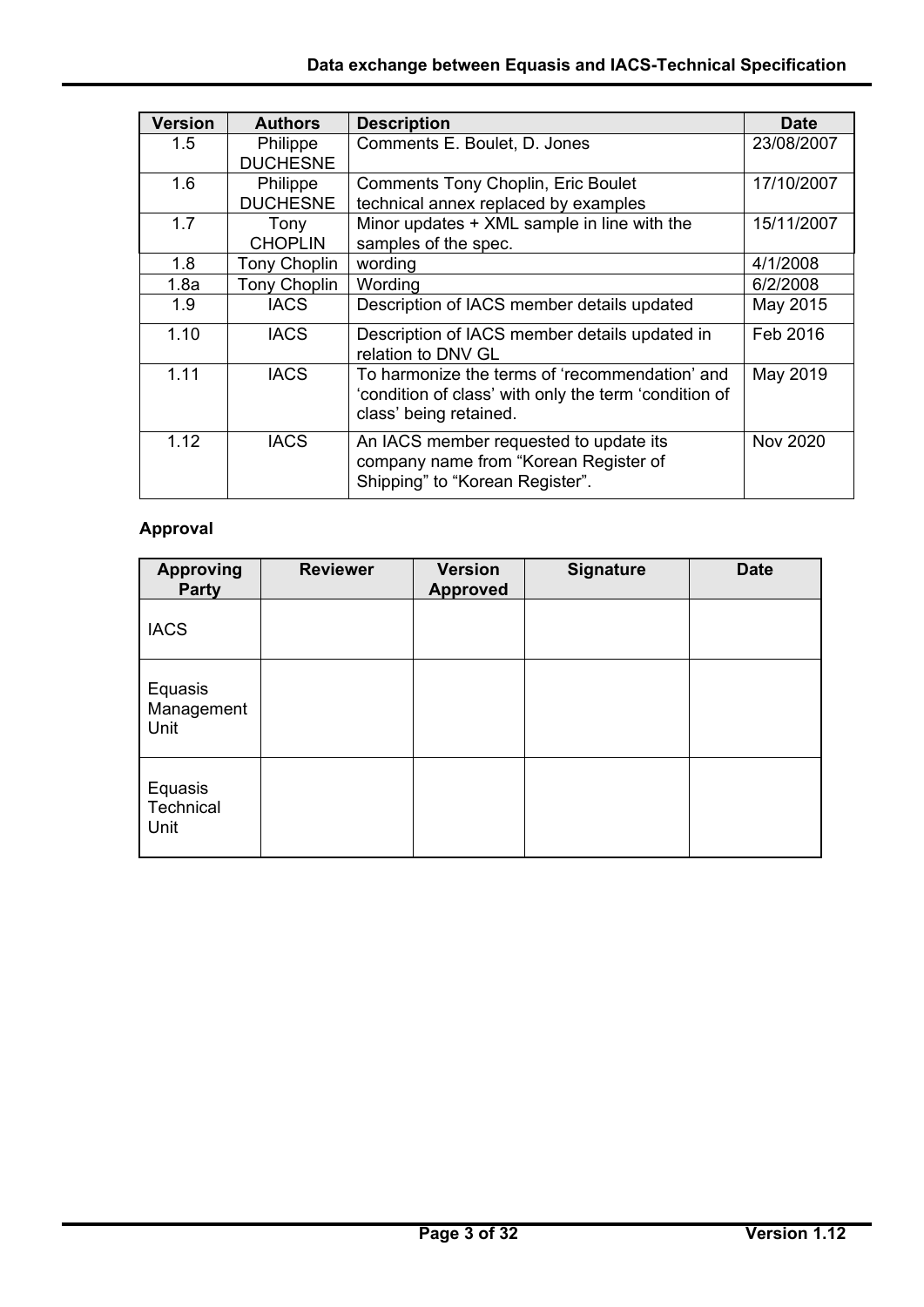# **Contents**

Revisions

Approval

**Contents** 

- 1. Introduction
- 1.1. Recipients
- 1.2. Objective
- 1.3. Acronyms and abbreviations
- 1.4. Layout of the document
- 2. General specifications
- 2.1. Scope of supply from IACS Members to EQUASIS .Information concerning the classification: .Information concerning the DoC:<br>2.2. Scope of supply from EQUASIS to
- Scope of supply from EQUASIS to IACS Secretariat
- 2.3. Responsibilities
- 3. Detailed specifications
- 3.1. Communication procedures
- 3.1.1. Standard scenario
- 3.1.2. Communication interfaces
- 3.1.3. Electronic mails format
- 3.2. Data files
- 3.2.1. Data file provided by IACS Members
- 3.2.2. Code file
- 3.2.3. Error file
- 3.2.4. Data file provided by Equasis
- 3.3. Description of the datafile provided by IACS members
- 3.3.1. Common information
- 3.3.2. Root of the datafile
- 3.3.3. Information concerning the classification of ships .Ship data description
	- .Certificate (Survey) Data description (certificate tag) .Status Data description
- 3.3.4. Information concerning Safety Management Certificates .Certificate Data description
- Status Data description<br>3.3.5. Information concernir Information concerning the Documents of Compliance .Company description .Certificate Data description .Status Data description
- 3.4. Description of the code file
- 3.4.1. IACS Members Codification
- 3.4.2. Flag codification .Data description .Decoding values
- 3.4.3. Classification status codification .Data description
	- .Decoding values

 $\overline{a}$ 

3.4.4. Codification of reasons for a change of classification status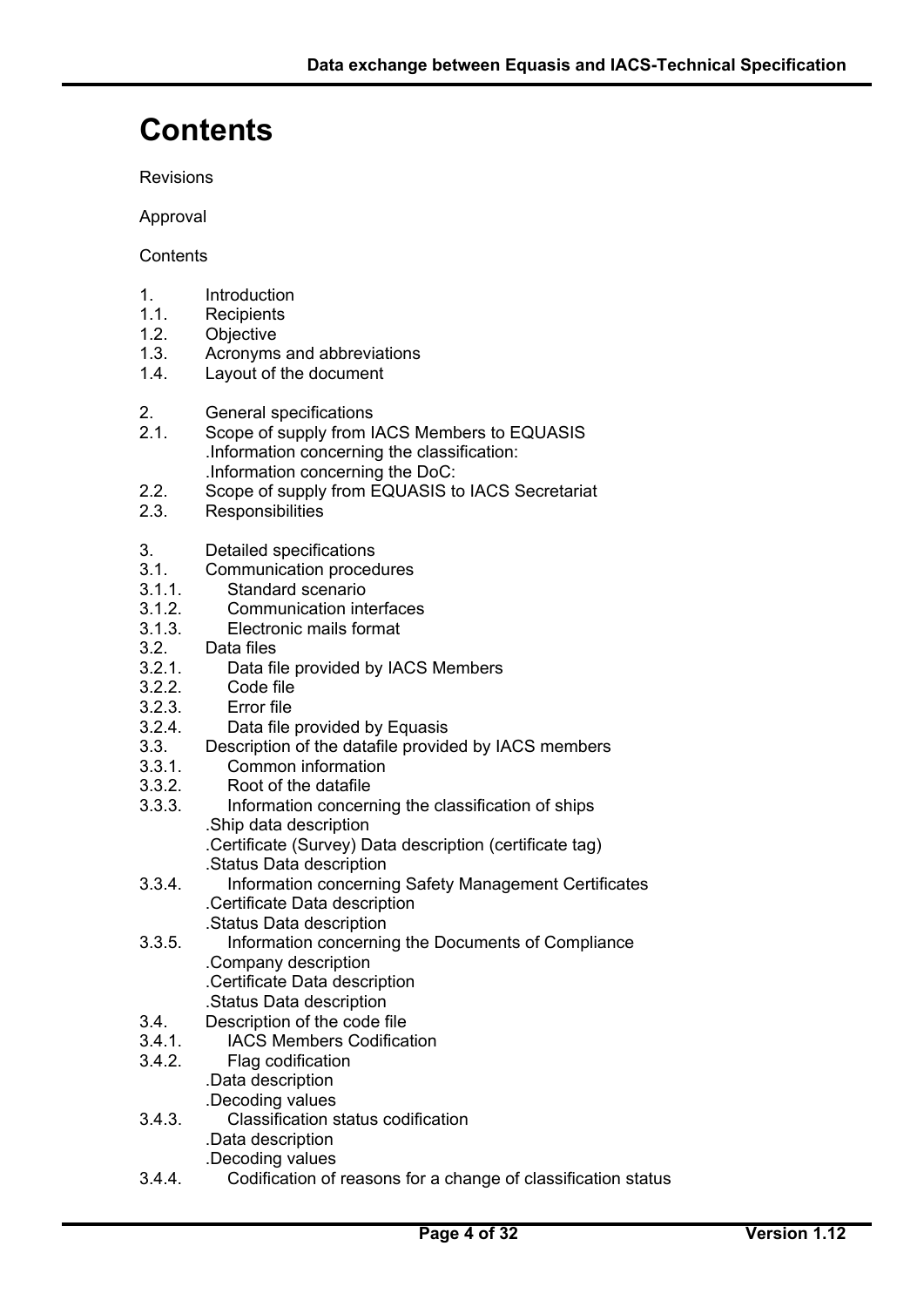|        | .Data description                                       |
|--------|---------------------------------------------------------|
|        | .Decoding values                                        |
| 3.4.5. | SMC and DoC status codification                         |
|        | .Data description                                       |
|        | .Decoding values                                        |
| 3.4.6. | Codification of reasons of change of SMC and DoC status |
|        | .Data description                                       |
|        | .Decoding values                                        |
| 3.4.7. | Ship type Codification                                  |
|        | .Data description                                       |
|        | .Decoding values (as per defined in the ISM code)       |
| 3.4.8. | IACS ship types                                         |
| 3.5.   | Description of the code file error file                 |
|        | .Principle                                              |
|        | .Description of the error file                          |
|        | .Example                                                |
| 4.     | Annex: examples                                         |

- 4.1. XML datafile examples
- 4.2. XML schema example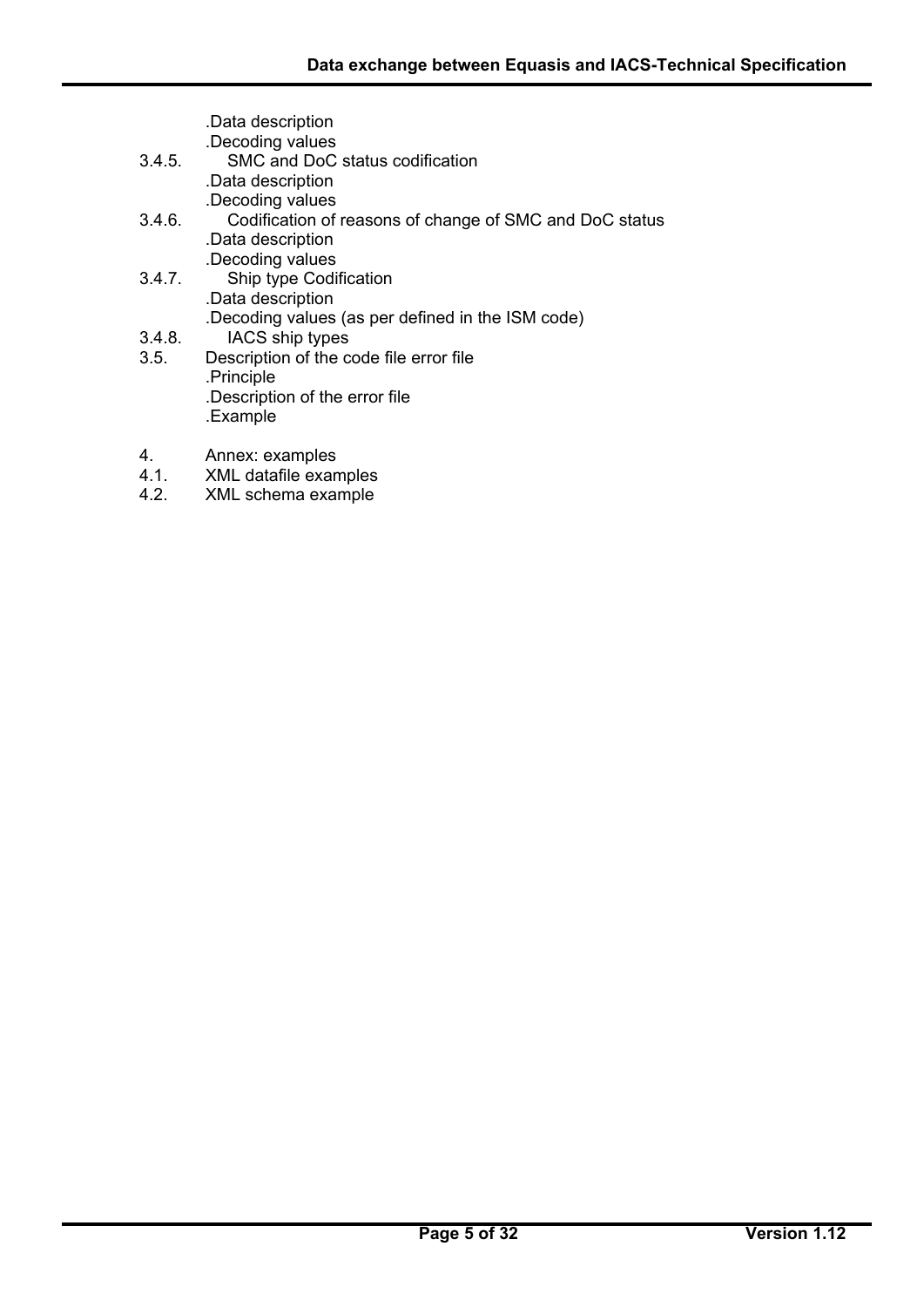# **1. Introduction**

## **1.1 Recipients**

This document is intended for the Equasis Management Unit, Equasis Technical Unit and members of the International Association of Classification Societies (IACS).

## **1.2 Objective**

This document contains the specification and methodology for the data exchange between Equasis and each IACS member:

| <b>IACS member</b>                       |  |  |  |  |  |  |
|------------------------------------------|--|--|--|--|--|--|
| American Bureau of Shipping              |  |  |  |  |  |  |
| Bureau Veritas                           |  |  |  |  |  |  |
| <b>China Classification Society</b>      |  |  |  |  |  |  |
| Croatian Register of Shipping            |  |  |  |  |  |  |
| DNV GL                                   |  |  |  |  |  |  |
| Indian Register of Shipping              |  |  |  |  |  |  |
| Korean Register                          |  |  |  |  |  |  |
| Lloyd's Register                         |  |  |  |  |  |  |
| Nippon Kaiji Kyokai                      |  |  |  |  |  |  |
| Polish Register of Shipping              |  |  |  |  |  |  |
| <b>RINA Services</b>                     |  |  |  |  |  |  |
| Russian Maritime Register of<br>Shipping |  |  |  |  |  |  |

The list of emails authorized to send the files has to be kept by Equasis and if an IACS member want to change the address that send the files it has to inform Equasis prior to change.

This document is to be formally approved by the IACS Secretariat, the Equasis Management Unit and Equasis Technical Unit.

#### **1.3 Acronyms and abbreviations**

- **DoC** : Document of Compliance.
- **ISM** : International Safety Management.
- **IACS** : International Association of Classification Societies.
- **LR-F** : Lloyd's Register-Fairplay.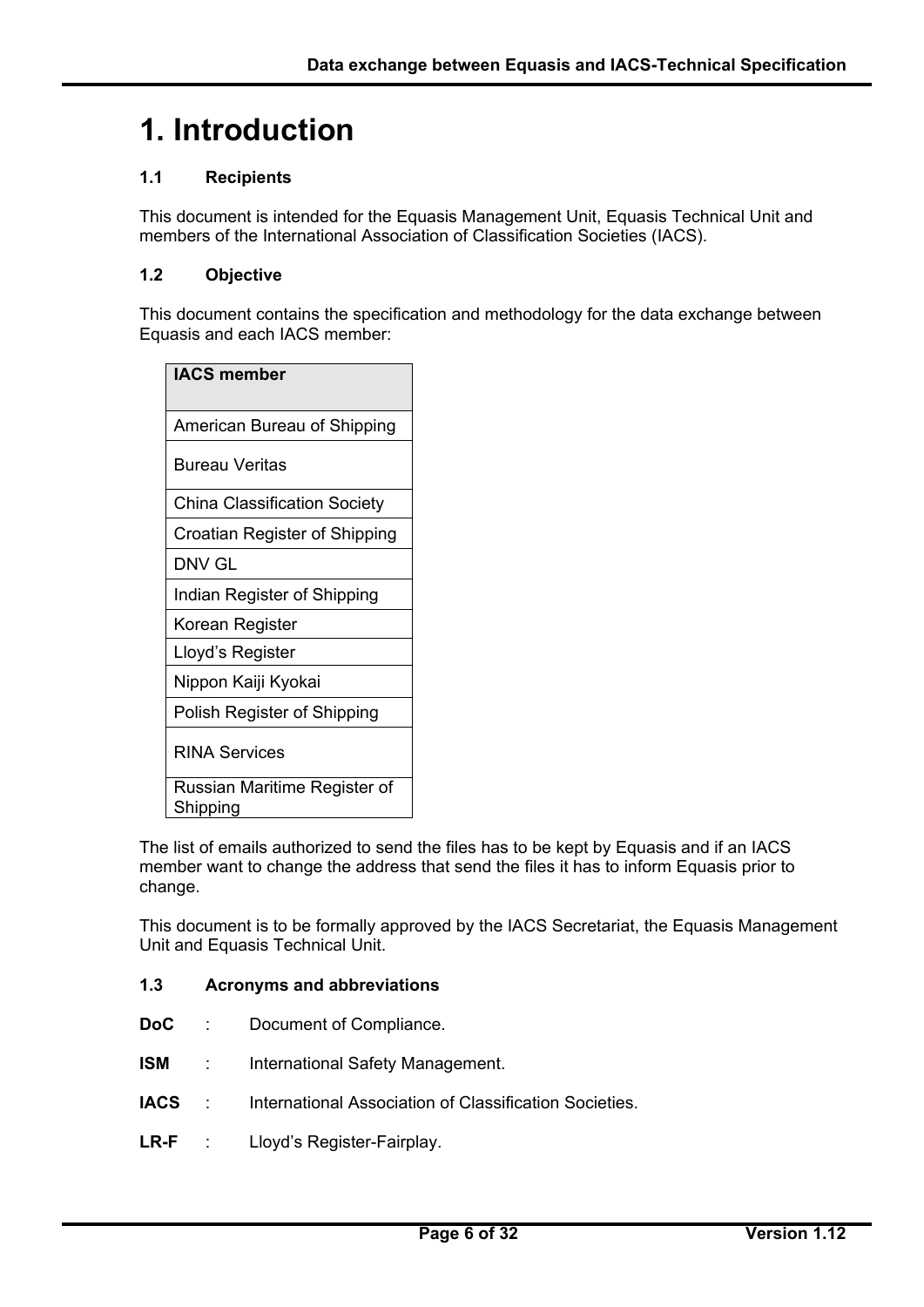- **IMO** : International Maritime Organization.
- **SMC** : Safety Management Certificate.
- **SMS** : Safety Management System
- **SOLAS** : Safety of Life at Sea.

## **1.4 Layout of the document**

Chapter 2 defines the general specifications.

Chapter 3 defines the detailed specifications. It describes the format of the data files.

Chapter 4 contains examples.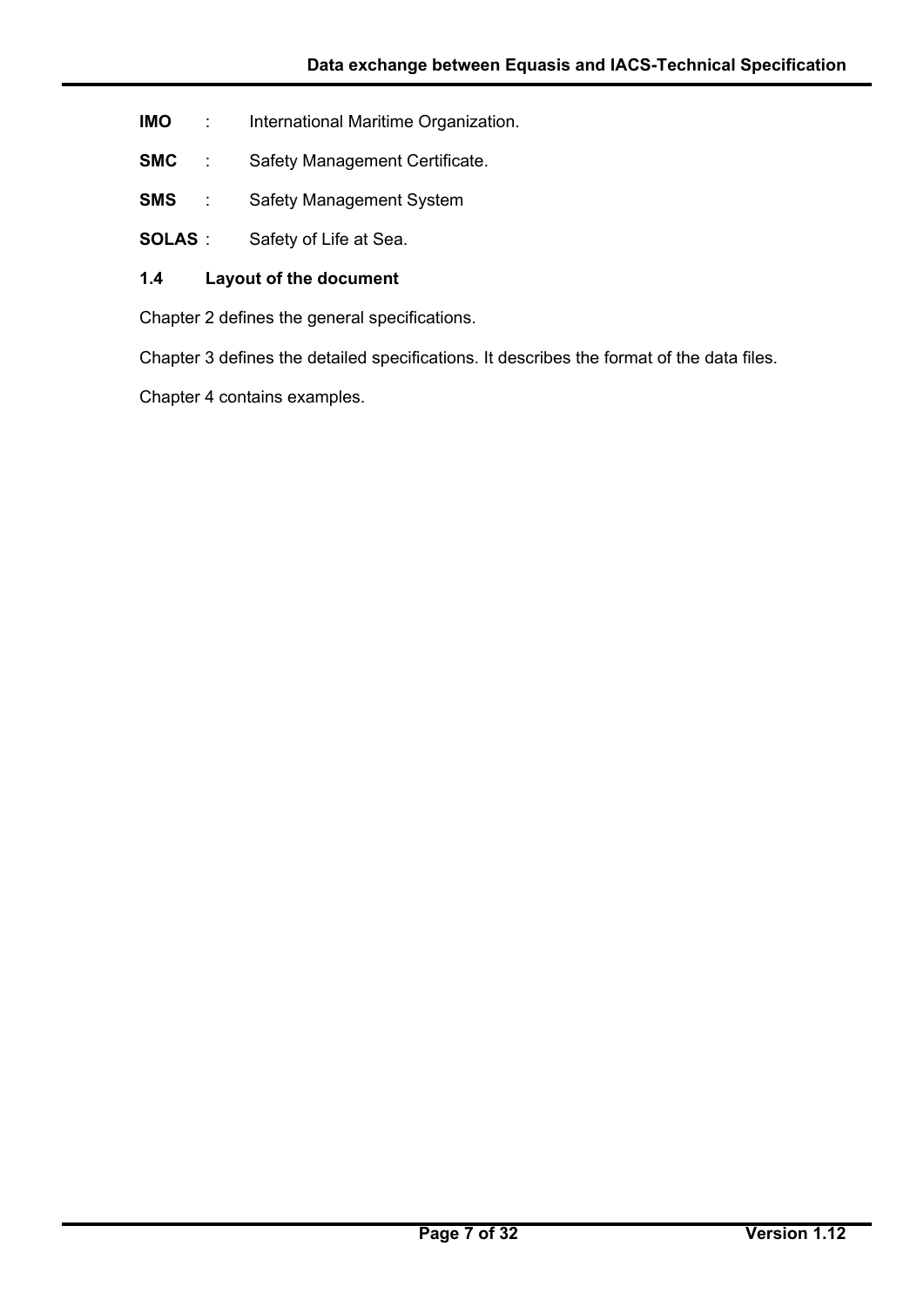# **2. General specification**

## **2.1 Scope of supply from IACS Members to EQUASIS**

The information provided by IACS members concerns:

- Classification.
- Safety Management Certificate (SMC), as required by the ISM Code,
- Document of Compliance (DOC).

#### **Frequency:**

Each IACS Member sends information at its convenience, but the file exchanges for each category of certificate have to occur at least monthly. A more frequent update schedule would be advantageous, weekly for example.

Equasis sends information to IACS weekly.

#### **.Information concerning the classification:**

Equasis requires classification information for sea-going1 ships of 100GT and over, with IMO numbers<sup>2</sup>, except:

- vessels solely engaged in fishing,
- ships without mechanical means of propulsion,
- pleasure vachts.
- ships engaged on special service,
- hopper barges,

 $\overline{a}$ 

- floating docks and structures classified in a similar manner,
- ships of war and troop ships,
- wooden ships in general.

Ships are subject to "classification cycles" of duration of 5 years. Each classification is limited by renewal surveys.

<sup>1</sup> Sea-going ships are understood to mean the ships engaged in international voyage or domestic voyage but not in inland waters.

 $2$  The scope of reporting is in line with IMO Res. A.600(15) "IMO ship identification number scheme", with the inclusion of hydrofoils and hovercraft.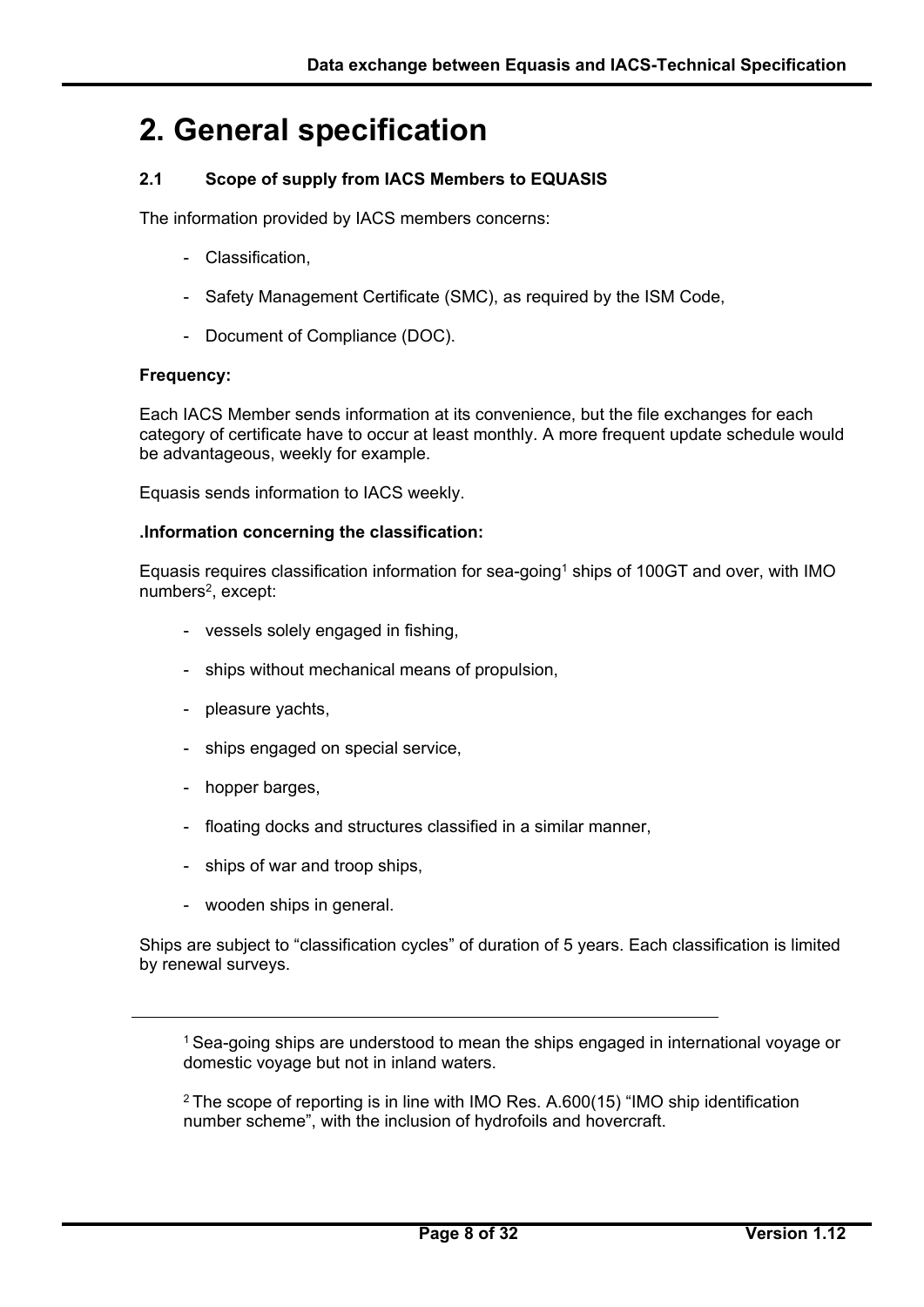Equasis is to be provided with the following information:

Dates of renewal surveys of classification cycles, which appear in the time frame of the last 730 days (2 years) or if the 2 year cycle is included between the 2 dates.

With the exception of classification cycles of ships which last status is "withdrawn", if this status is before the time frame (see example 3 below).

Statuses which occurred in the last 730 days (2 years). For each status, the date is to be provided.

The following diagrams summarise the scope of information to be provided ("Reference date" is the date when data is extracted). The corresponding data to be sent for those examples are described at the end of this document.



#### **1 Sample 1 : Ship imo no 1234561**

 $\overline{a}$ 

The first sample is a ship with a renewal during the 2 years rolling period and some status also (suspension and reinstatment).

In this case, the latest cycle is reported and all status during the 2 years rolling period are reported.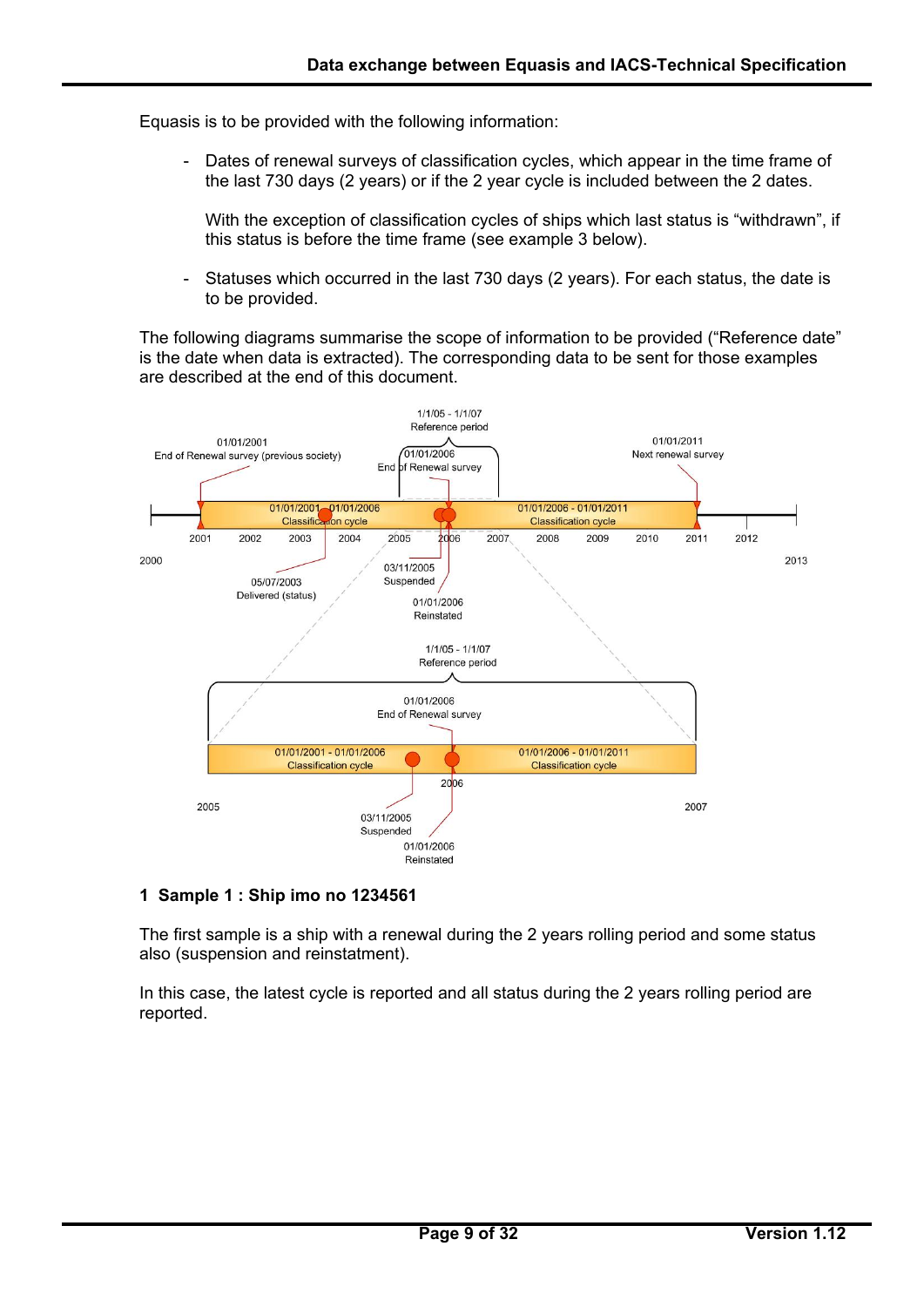

# **2 Sample 2 : Ship imo no 1234562**

The ship is classed during the period but no event during the 2 year rolling period (no renewal, no status).

In this case, the ship is reported with the previous and next renewal dates without any status.



## **3 Sample 3 : ship imo no 1234563**

 $\overline{a}$ 

The ship has been withdrawn before the 2 year rolling period but the renewal was scheduled after the 2 year period.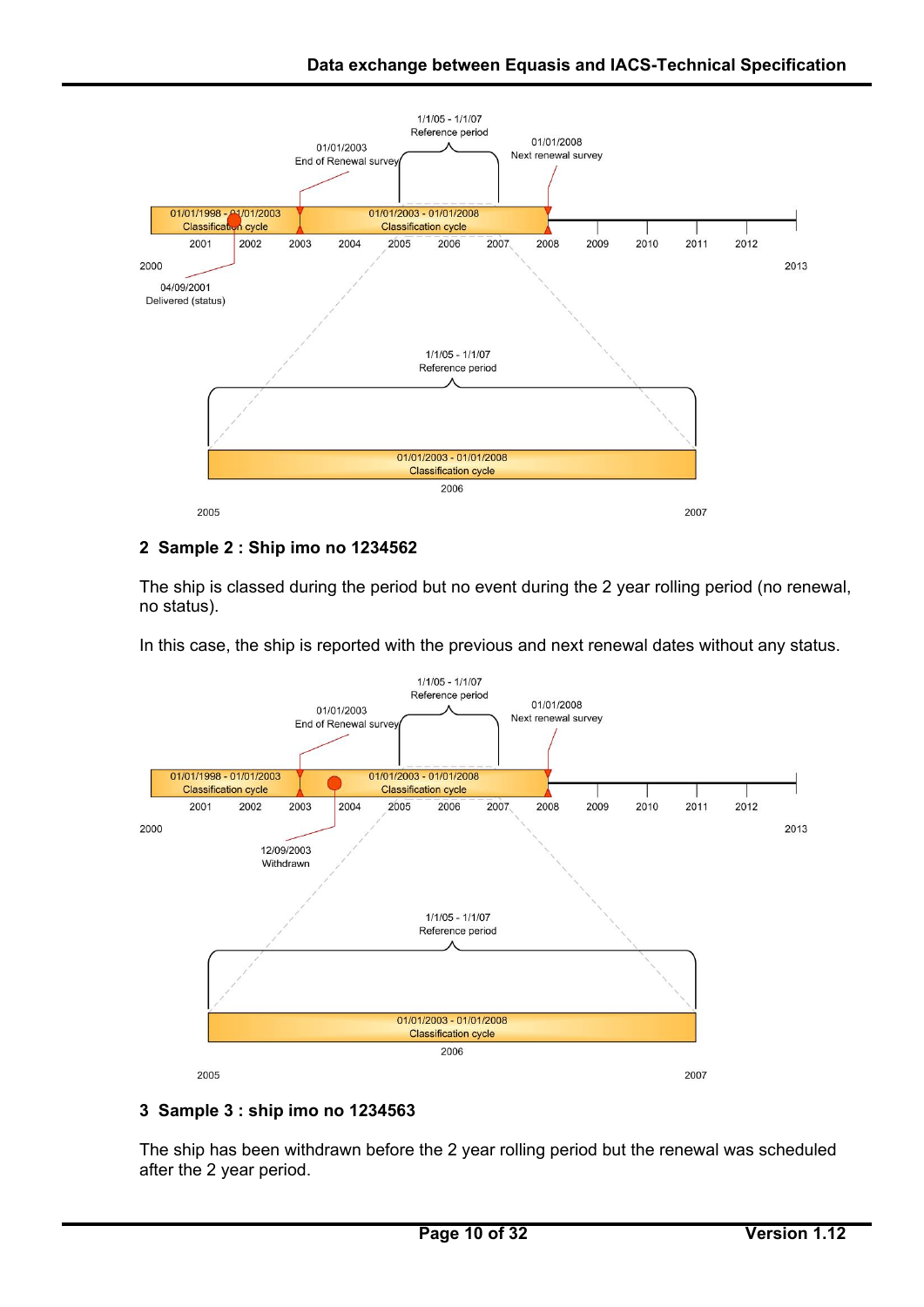

In this case, the ship is not sent since she is withdrawn for more than 2 year.

#### **4 Sample 4 : ship imo no 1234564**

The ship has been withdrawn during the 2 year cycle.

In this case the previous and next renewal dates are reported with the status withdrawn.

Those sample are for the classification but the same principles can be applied to the SMC and DOC.

#### • **Information concerning the SMC:**

Equasis requires information on the SMC issued by IACS members, for ships of 500GT and over, with IMO numbers.

Equasis is to be provided with the following information:

- Date of the latest renewal audit and date of expiry of the certificate which appear in the time frame of the last 730 days (2 years) or if the 2 year cycle is included between the 2 dates,
- Statuses which occurred in the last 730 days (2 years). For each status, the date is to be provided.

#### • **Information concerning the DoC:**

 $\overline{a}$ 

Equasis requires information on the DoC issued by IACS members.

Equasis is to be provided with the following information: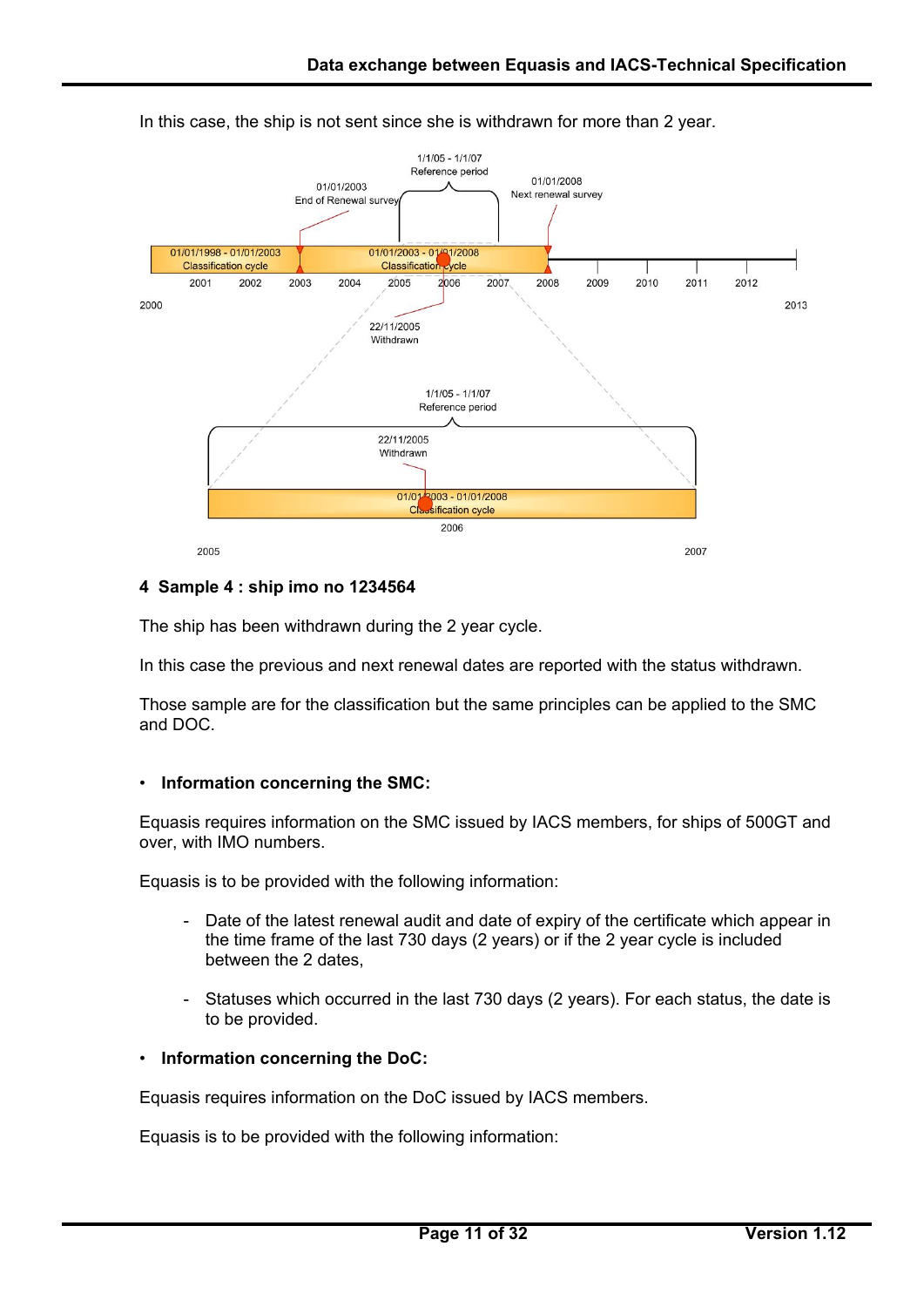- Dates of the latest renewal audit and date of expiry of the certificate which appear in the time frame of the last 730 days (2 years) or if the 2 year cycle is included between the 2 dates,
- Statuses which occurred in the last 730 days (2 years). For each status, the date is to be provided.

### **2.2 Scope of supply from EQUASIS to IACS Secretariat**

Equasis provides the IACS secretariat with a data file which contains an up to date report of all ships classed by their members.

#### **Content:**

For all ships which are classed by an IACS classification society:

- IMO number,
- ship name (as recorded in the Equasis database and provided by LR-F)
- name of the existing class society,
- date of the last renewal survey,
- date of the next renewal survey,
- latest status,
- and the attached reason for the status.

#### **Frequency:**

 $\overline{a}$ 

The file is sent on a weekly basis.

#### **2.3 Responsibilities**

IACS Members are responsible for delivering data in conformity with this specification document.

Each IACS member registers a point of contact name and its e-mail address (see list in §1.2). Data files sent from unregistered e-mail addresses are rejected by Equasis.

Equasis is responsible for verification and conformity of the data to the specifications.

- If the data file provided by an IACS member is not of a compliant format and structure and codification (e.g. does not comply with the XML schema file, see §3.3), it is not loaded into Equasis.
- If more that 30% of the data does not comply with the business rules (see §3.3), the whole data file is rejected and no data is loaded into Equasis.

Equasis does not perform any consistency check in the data provided, and uploads the data supplied in the system without alteration.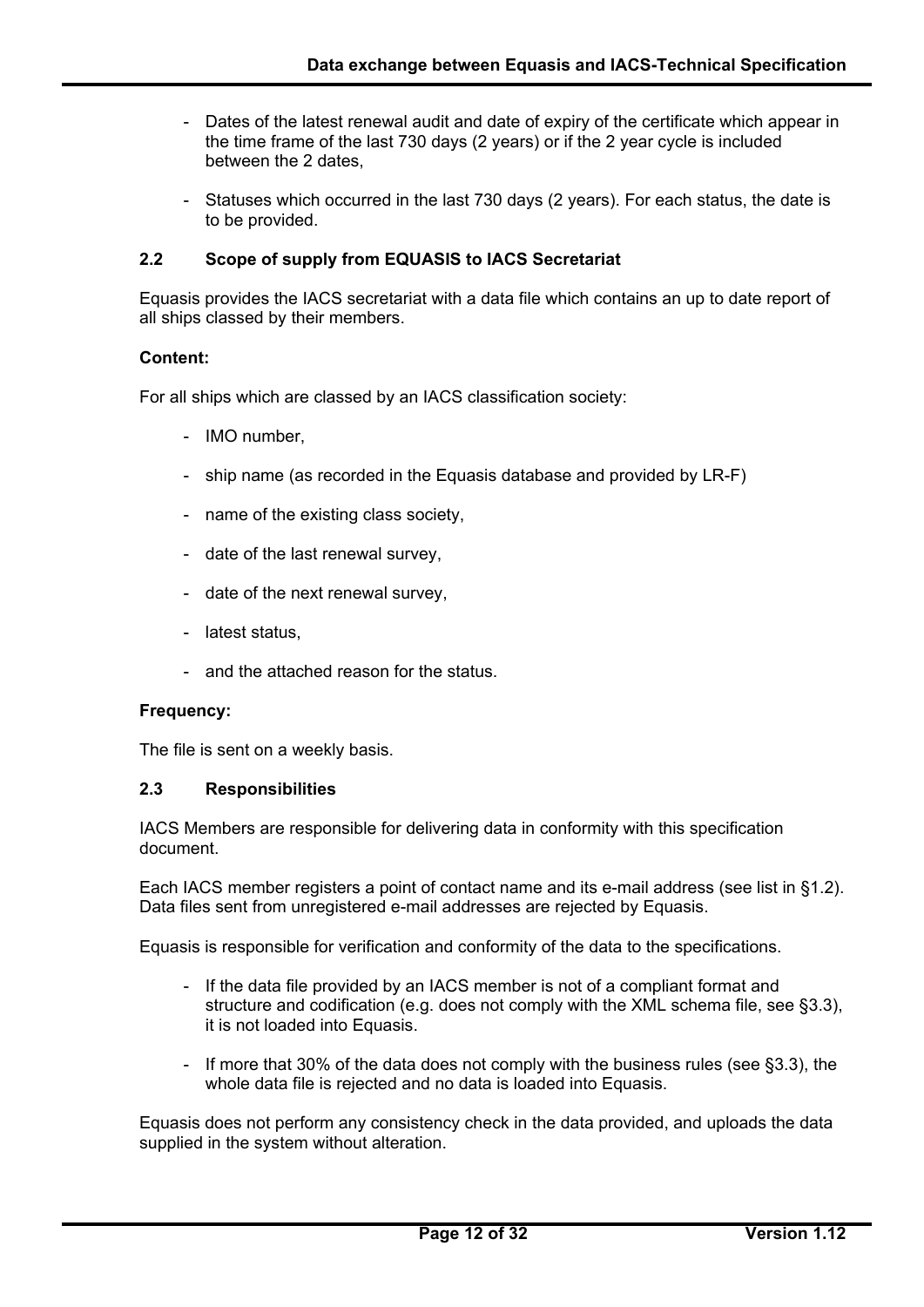The quality of the Equasis information system data relies upon the quality of the data transmitted by the IACS members and the quality of the service will be degraded by infrequent supply of data.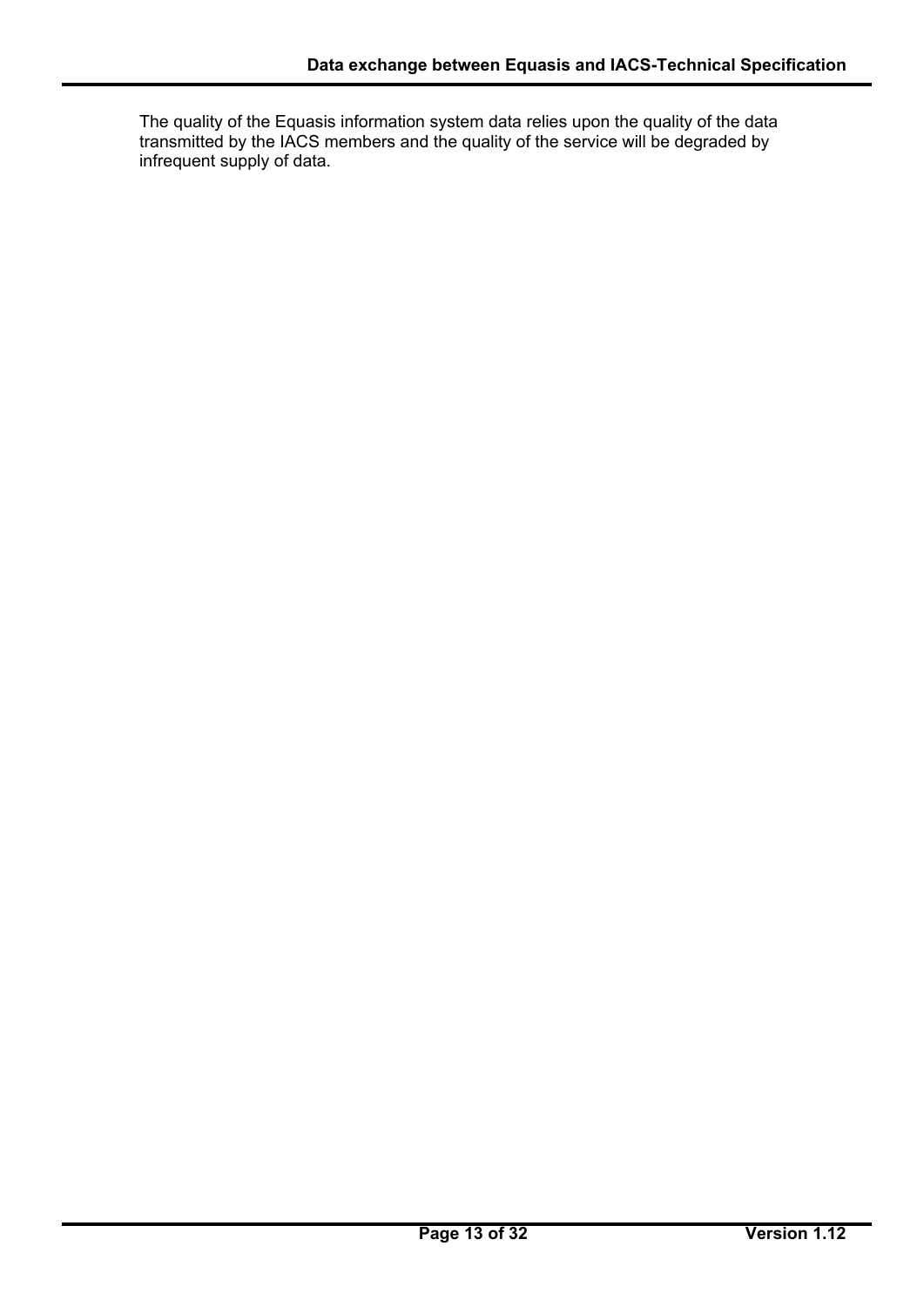# **3. Detailed specifications**

## **3.1 Communication procedures**

## **3.1.1 Standard scenario**

 $\overline{a}$ 

In normal situations, the following scenario applies:



- 1. The IACS member sends a data file to the Equasis Technical Unit.
- 2. The Equasis Technical Unit sends an acknowledgment of receipt by email.
- 3. The Equasis Technical Unit performs a pre-processing check of the following :
	- the electronic mail address of the provider (as listed in §1.2),
	- the file format (using the "XML schema" file, see §3.3)

If the result of this pre-processing check is not positive, the datafile is rejected (with the rules defined in 2.3).

- 4. The Equasis Technical Unit replaces the data from the database with the datafile.
- 5. The Equasis Technical Unit sends a report to the provider. This report contains a description of the errors found during the upload process.
- 6. It is then the responsibility of the data provider to correct the errors and re-send the amended file reloading.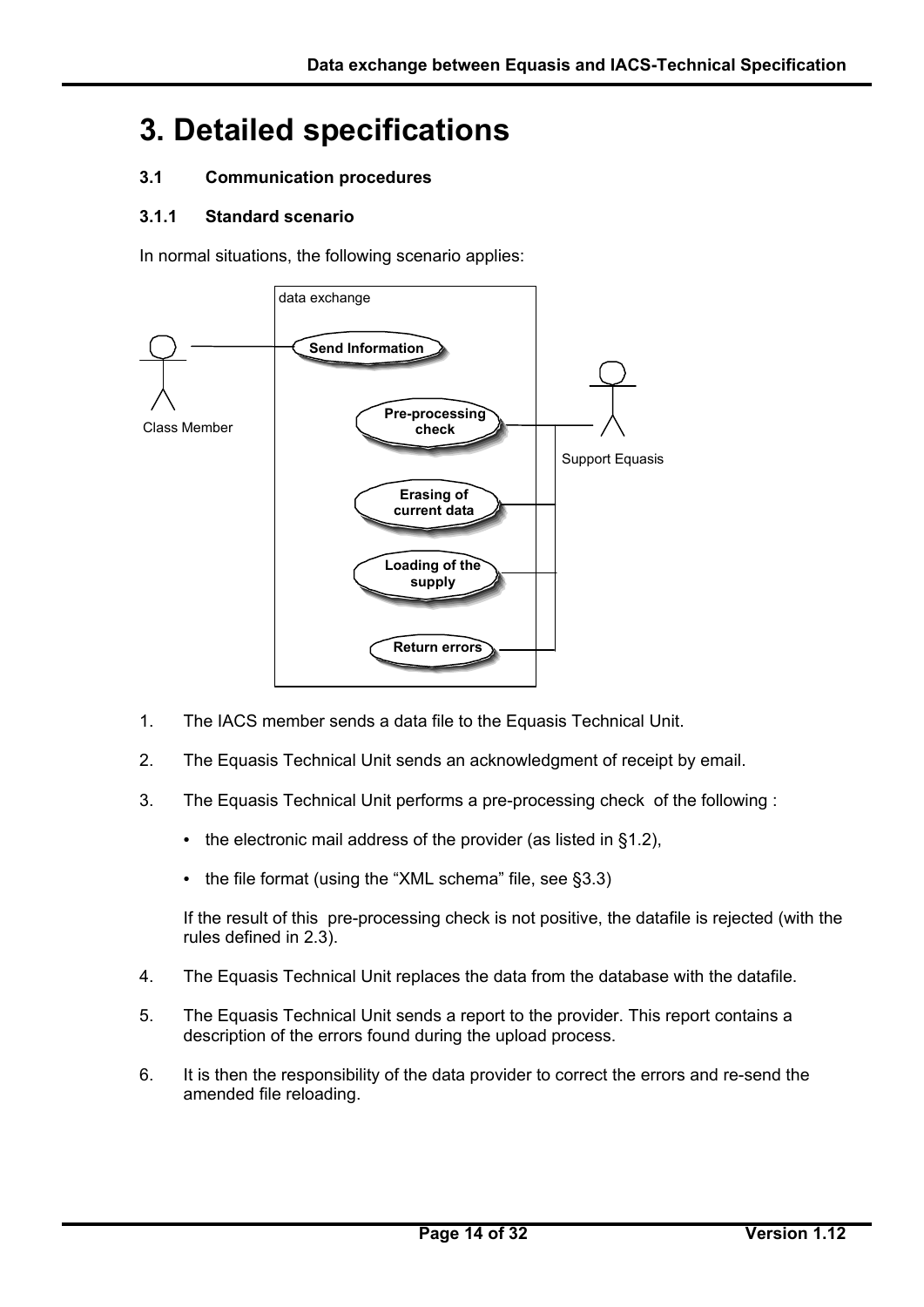### **3.1.2 Communication interfaces**

The format of the exchanged files is XML.

The files are exchanged through standard electronic mail (SMTP protocol).

#### **3.1.3 Electronic mails format**

IACS member send their data file to the Equasis Technical Unit's e-mail address :

#### equasis@equipement.gouv.fr

The object of the e-mail is "Equasis update from  $\alpha$  anne of class >  $\alpha$  < date >".

Where : <name of class> is the name of the IACS member ; <date> is the date "reference" date". Format to be used is yyyymmdd.

After having treated the data file, the Equasis Technical Unit sends and e-mail back to the IACS member.

In case of successful treatment, the object of the e-mail is "Equasis ACK for <name of class> <date>".

In case of unsuccessful treatment, the object of the e-mail is "Equasis report for <name of class> <date>". The e-mail contains an "error file" which lists the errors encountered during the treatment.

#### **3.2 Data files**

## **3.2.1 Data file provided by IACS Members**

- The data files sent by IACS members to Equasis are named "Ccyymmdd.xml". Where yymmdd represents the date the file was extracted and CC is the IACS member code (see § 3.4.1).
- The data file is embedded in a compressed archive file which name is "Ccyymmdd.zip". The file format is ZIP.

#### **3.2.2 Code file**

 $\overline{a}$ 

All the decoding tables used in the exchange are gathered in a unique code file. The code file name is "codeIACS.xml".

This file is not due in the periodical supply.

The decoding tables are initialised under the responsibility of IACS secretariat and according to the data format described below. All changes under the responsibility of IACS secretariat must be accompanied by advices to all parties and keep compatibility at least for a period of two rolling years.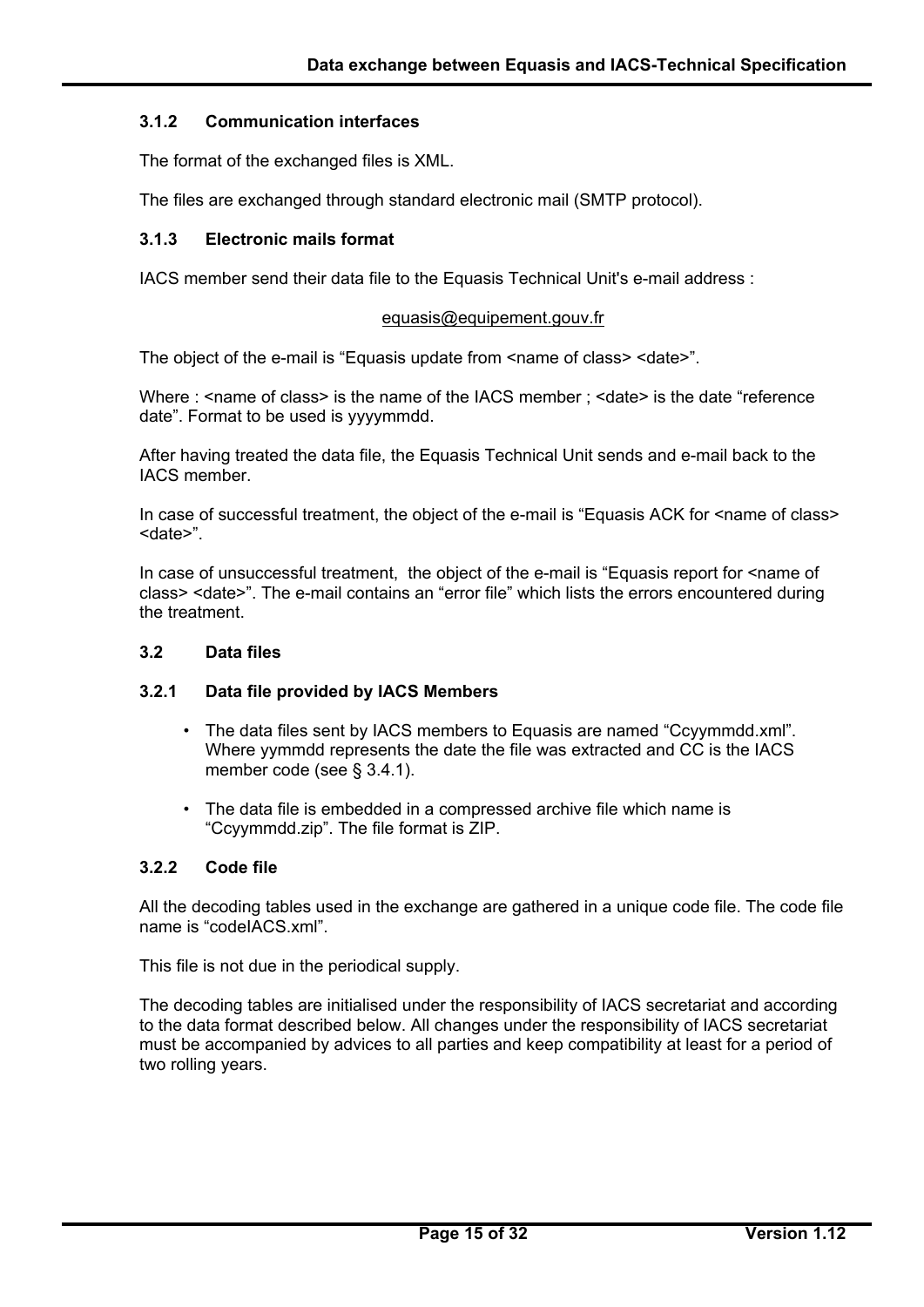## **3.2.3 Error file**

The file which is sent back to the IACS member in case of errors is named : "OriginalFileName.bad.xml". Where OriginalFileName is the name of the data file sent to Equasis.

The error file is embedded in a compressed archive file which name is "OriginalFileName.bad.zip". The file format is ZIP.

#### **3.2.4 Data file provided by Equasis**

The data file sent by Equasis to the IACS secretariat is named "IACSyymmdd.xml". Where yymmdd is the date of data extraction.

#### **3.3 Description of the datafile provided by IACS members**

This chapter describes:

- the data to be include in the data file, and
- the business rules that the data have to comply to.

The Data file format is described in a "XML Schema" file (XSD file). This XSD file is used to control the data file format. It is provided as an annex to this document.

#### **3.3.1 Common information**

For all chapter 3.3:

- Item [**idIMO**] : A ship is identified by its unique "IMO" number (which is coded with 7 digits). This information is always mandatory. The checksum must be checked. The ship must be known in the Equasis database. Information about unknown ships from Equasis are reported as errors.
- Item [**provider**] : This item identifies the classification society. Each classification society is identified by its code (see § 3.4.1.). This information is always mandatory.
- Item [**idCompany**] : A company is identified by its unique "IMO" number (which is coded with 7 digits). The Company must be known in the Equasis database. This information is always mandatory.
- Item [**dReference**] : The date of the extraction of data (as indicated in the header of the file).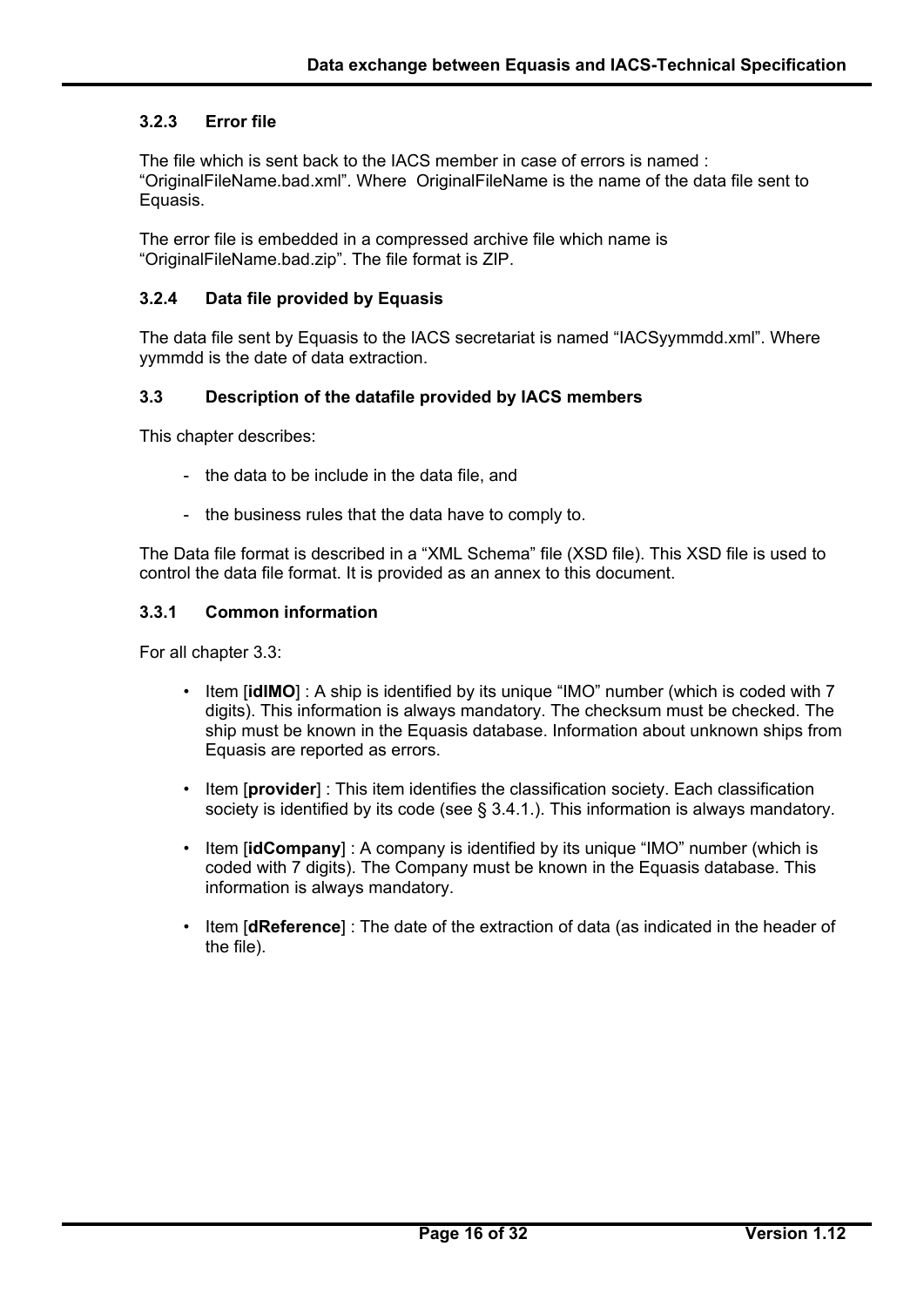## **3.3.2 Root of the datafile**

| <b>Item</b>       | Occ | <b>Type</b> | Length/<br>format | <b>Description</b>                                                                                          |
|-------------------|-----|-------------|-------------------|-------------------------------------------------------------------------------------------------------------|
| release           | 1   | Char        | $1 - 3$           | Release Number of the data protocol.<br>The current number to be used for this<br>present protocol is "1.8" |
| Provider          | 1   | Char        | 2                 | Code (according to chapter 3.4.1) of<br>the classification society provider of the<br>file                  |
| <b>dREFERENCE</b> | 1   | Date        | yyyymmdd          | Date of Reference : the date at which<br>the data was extracted.                                            |
| classSupplied     | 1   | Char        | $[Y]$ or $[N]$    | Indicates if Yes or No the file includes<br>information on Class certificates                               |
| smcSupplied       | 1   | Char        | $[Y]$ or $[N]$    | Indicates if Yes or No the file includes<br>information on SMC certificates                                 |
| docSuplied        | 1   | Char        | $[Y]$ or $[N]$    | Indicates if yes or No the file includes<br>information on DoC                                              |

In each file provided by IACS Members, a root is expected to be filled in as follows:

The same root is returned in the error file.

#### **3.3.3 Information concerning the classification of ships**

The information concerning the classification of a ship is divided into several fields which are defined as follows:

#### **.Ship data description**

 $\overline{a}$ 

| Item  | Occ. | <b>Type</b> | Length/<br>format | <b>Description</b>            |
|-------|------|-------------|-------------------|-------------------------------|
| idIMO |      | Int         |                   | <b>IMO Number of the ship</b> |

## **.Certificate (Survey) Data description (certificate tag)**

This survey information is linked to the ship element.

The survey information is inside the *certificate* tag with attribute *cTypeCertificate* equals to *CLASS* 

These fields are provided for each classification cycle:

| <b>Item</b>                  | Occ.    | <b>Type</b> | Length/<br>format | <b>Description</b>                                                              |  |  |  |
|------------------------------|---------|-------------|-------------------|---------------------------------------------------------------------------------|--|--|--|
| cTypeCertificate1Value:CLASS |         |             |                   |                                                                                 |  |  |  |
| dSurvey                      |         | Date        | yyymmdd           | Date of the previous renewal surveys<br>(beginning of the classification cycle) |  |  |  |
| dNextSurvey                  | $0 - 1$ | Date        | yyyymmdd          | Due of the next renewal survey (end of<br>the classification cycle)             |  |  |  |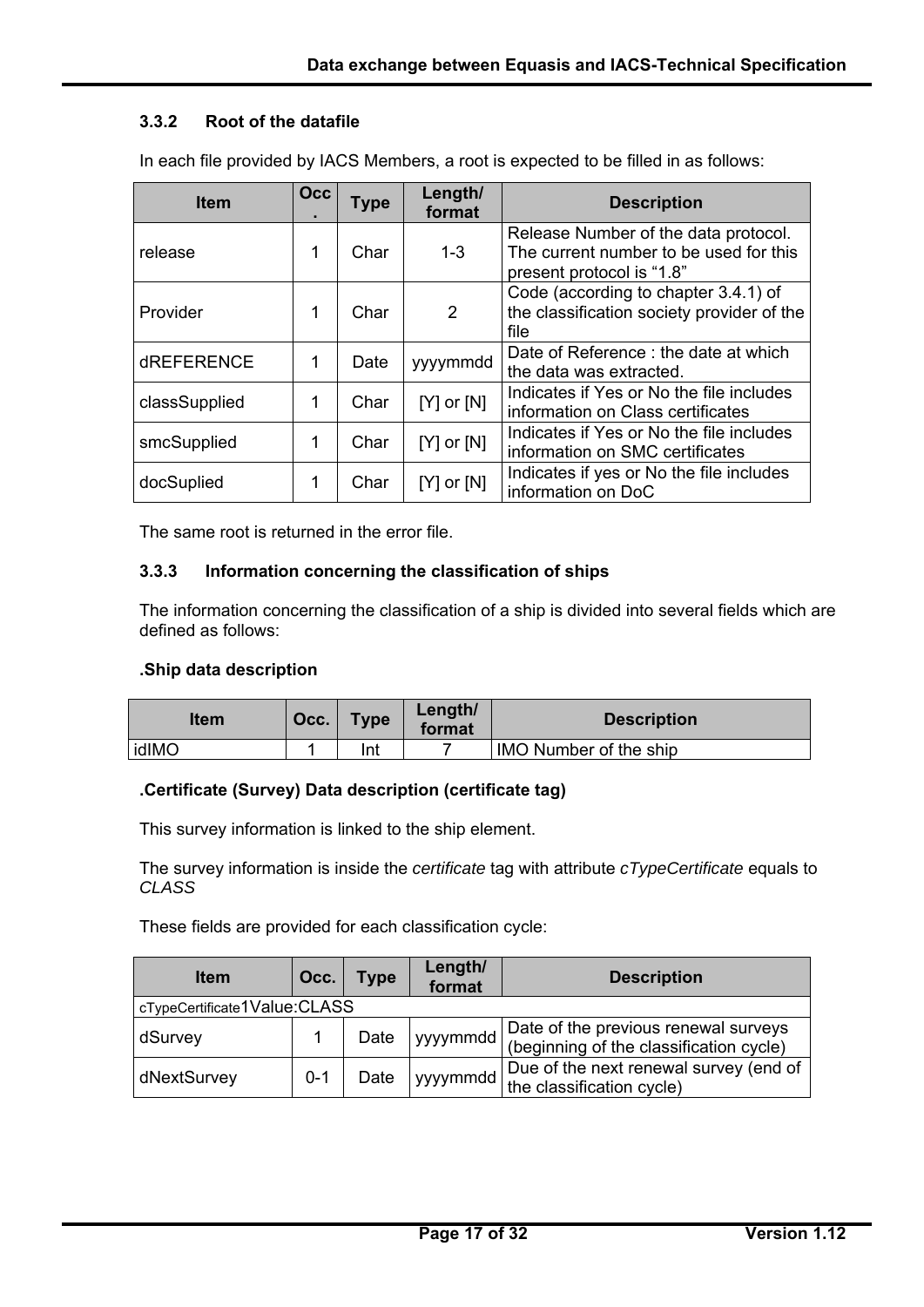#### **Business rules:**

- The "dSurvey" date is always before or the same as the date of reference. This information is mandatory.
- The "dNextSurvey" date is always after the "dSurvey" date.

### **.Status Data description**

This Status element is linked to the certificate element.

These fields are provided for each status description.

| <b>Item</b> | Occ.    | <b>Type</b> | Length/<br>format | <b>Description</b>                             |
|-------------|---------|-------------|-------------------|------------------------------------------------|
| cStatus     |         | Char        | $1$ to $3$        | Code of the status given to the ship           |
| dStatus     |         | Date        |                   | yyyymmdd   Date of status delivery             |
| cReason     | $0 - 1$ | Char        | 1 to $2$          | Code of the reason for the change of<br>status |

### **Business rules:**

 $\overline{a}$ 

- The "cStatus" of a ship is supplied as a code according to chapter 3.4.3.
- The date "dStatus" is always before the date of reference.
- In the case where several cStatus are provided for with the same date the order of the line in the XML file will determine the order of the operation. But this should be very rare and avoided as much as possible
- The "cReason" is provided as a code according to chapter 3.4.4. This data is mandatory only when the "cStatus" field is equal to "suspended" or "withdrawn".
- Suspension that is less than 7 days shall not to be reported.
- Suspension of ship "other" (IACS type ZZ) shall not to be reported

#### **3.3.4 Information concerning Safety Management Certificates**

The information concerning a SMC is divided into several fields which are defined as follows.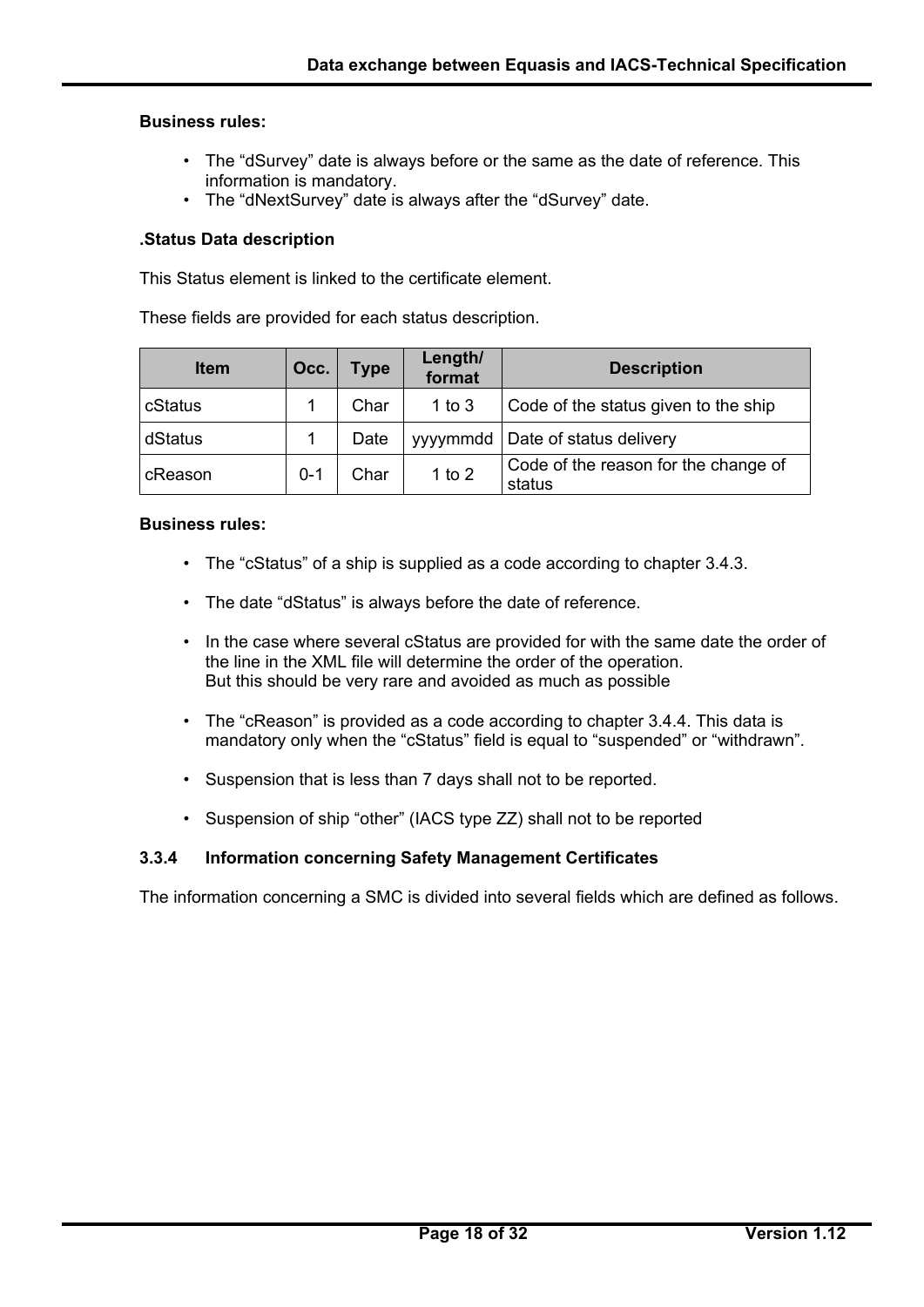### .**Certificate Data description**

This Certificate element is linked to the ship element

These fields are provided for each certificate.

| <b>Item</b> | Occ.    | <b>Type</b> | Length/<br>format | <b>Description</b>                                                                                                  |
|-------------|---------|-------------|-------------------|---------------------------------------------------------------------------------------------------------------------|
| cFlag       |         | Char        | 3                 | Code of the flag on whose behalf SMC<br>is issued.                                                                  |
| cConvOrVol  |         | Char        | [ $V$ ] or $[C]$  | This pointer shows in which framework<br>the SMC certificate is delivered :<br>voluntary $(V)$ or statutory $(C)$ . |
| dSurvey     |         | Date        | yyyymmdd          | Date of completion of the SMC<br>previous renewal survey                                                            |
| dNextSurvey | $0 - 1$ | Date        | yyymmdd           | Date of SMC expiry.                                                                                                 |
| idCompany   | $0 - 1$ | Int         |                   | <b>IMO Company Number of the company</b><br>indicated on the SMC                                                    |

#### **Business rules:**

- A classification society may audit several companies and ships.
- The "cFlag" is issued by a code according to chapter 3.4.2.
- The "cConvOrVol" pointer indicates the framework in which the delivery of the SMC intervenes. This delivery may be the outcome of a voluntary action , in this case the pointer takes the "V" value. The delivery may be the outcome of a regulation obligation, in this case the pointer takes the "C" value.
- The "dSurvey" date is always before or the same as the date of reference.
- The "dNextSurvey" date is always after the "dSurvey"date.

#### **.Status Data description**

 $\overline{a}$ 

This Status element is linked to the certificate element.

These fields are provided for each status description.

| <b>Item</b> | Occ.    | <b>Type</b> | Length/<br>format | <b>Description</b>                             |
|-------------|---------|-------------|-------------------|------------------------------------------------|
| cStatus     |         | Char        | 1 to $3$          | Code of the SMC status given to the<br>ship    |
| dStatus     |         | Date        | yyymmdd           | Date of status delivery                        |
| cReason     | $0 - 1$ | Char        | 1 to $2$          | Code of the reason for the change of<br>status |

- The "cStatus" of a SMC is supplied as a code according to chapter 3.4.5.
- The date "dStatus" is always before the date of reference. The date is mandatory for each status.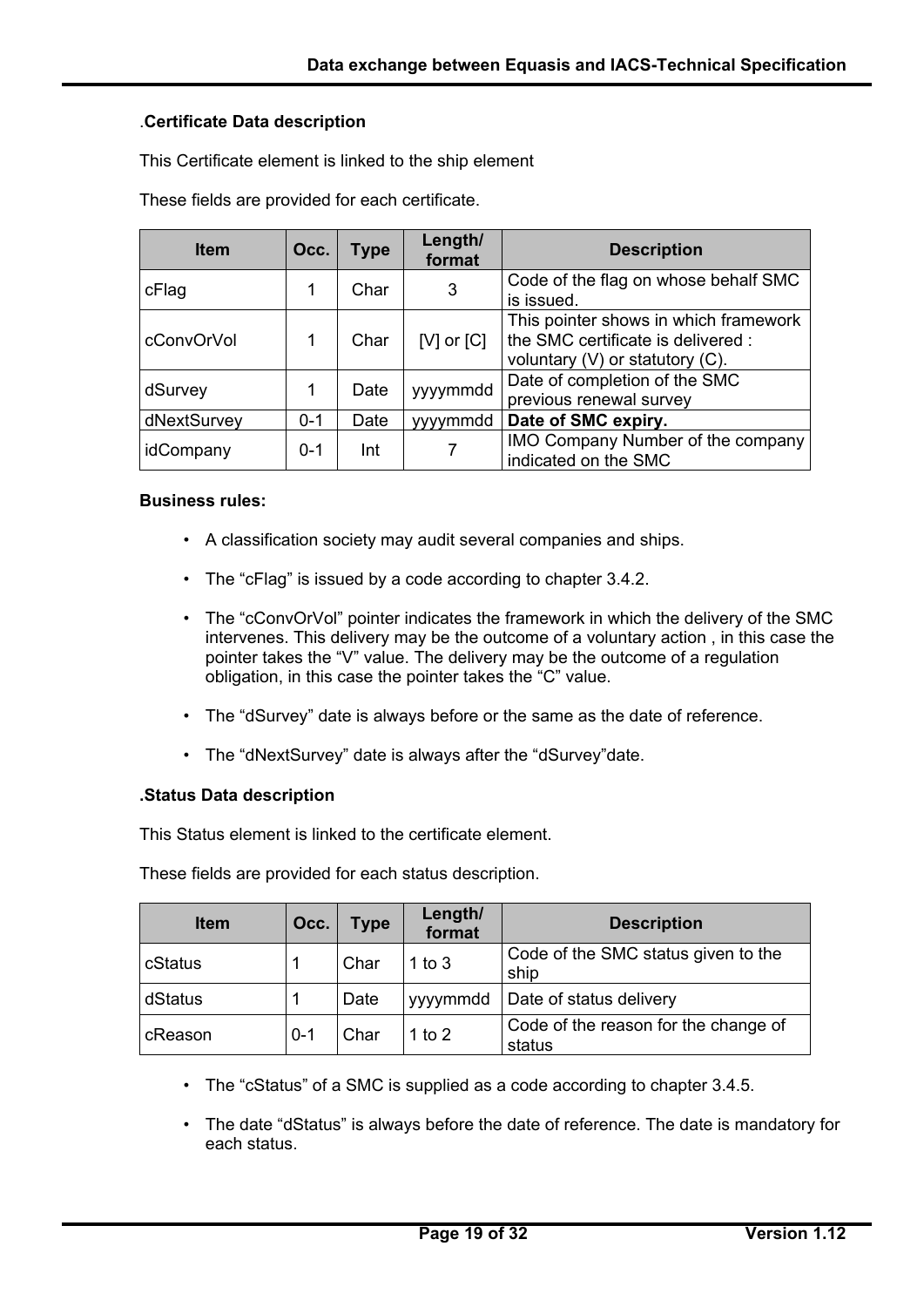- In the case where several cStatus are provided for with the same date the order of the line in the XML file will determine the order of the operation. But this should be very rare and avoided as much as possible
- The "cReason" is given as a code according to chapter 3.4.6. This information is optional.

## **3.3.5 Information concerning the Documents of Compliance**

#### **.Company description**

| <b>Item</b>       | Occ. | <b>Type</b> | Length/<br>format | <b>Description</b>                                        |
|-------------------|------|-------------|-------------------|-----------------------------------------------------------|
| <b>ID COMPANY</b> |      | Int         |                   | IMO Company Number of the company<br>indicated on the DoC |

The information concerning a DoC is divided into several fields which are defined as follows.

#### **.Certificate Data description**

This certificate element is linked to the company element.

These fields are provided for each certificate.

| <b>Item</b> | Occ.    | <b>Type</b> | Length/<br>format | <b>Description</b>                                                          |
|-------------|---------|-------------|-------------------|-----------------------------------------------------------------------------|
| cFlag       |         | Char        | 3                 | Code of the flag on whose behalf the<br>DoC was issued.                     |
| shipType    | $1 -$ * | Char        | $2 - 4$           | Code(s) of the ship types for which the<br>DoC is delivered to the Company. |
| dSurvey     |         | Date        | yyymmdd           | Date of completion of the survey                                            |
| dNextSurvey | $0 - 1$ | Date        |                   | yyyymmdd   Date of DoC expiry                                               |

#### **Business rules:**

 $\overline{a}$ 

- A DoC is issued to a given company for one or several ship type(s) and one flag.
- A classification society audits several companies and ships.
- The "cFlag" is issued by a code according to chapter 3.4.2.
- The "shipType" field is populated by a list of ship types for which the company is approved for that flag. The list of ships types is given on the DoC. Ship types are defined with a code according to chapter 3.4.7. This is always the complete list of approved ship types, regardless whether this is covered on a single DOC certificate or a combination of certificates, such as a full term and an interim.
- The "dSurvey" date is always before or the same as the date of reference.
- The "dNextSurvey" date is always after the "dSurvey" date.

Where a classification societies carries out an audit to add (or remove) a ship type from the DOC for a particular company and flag, this shall be recorded as a status change. In this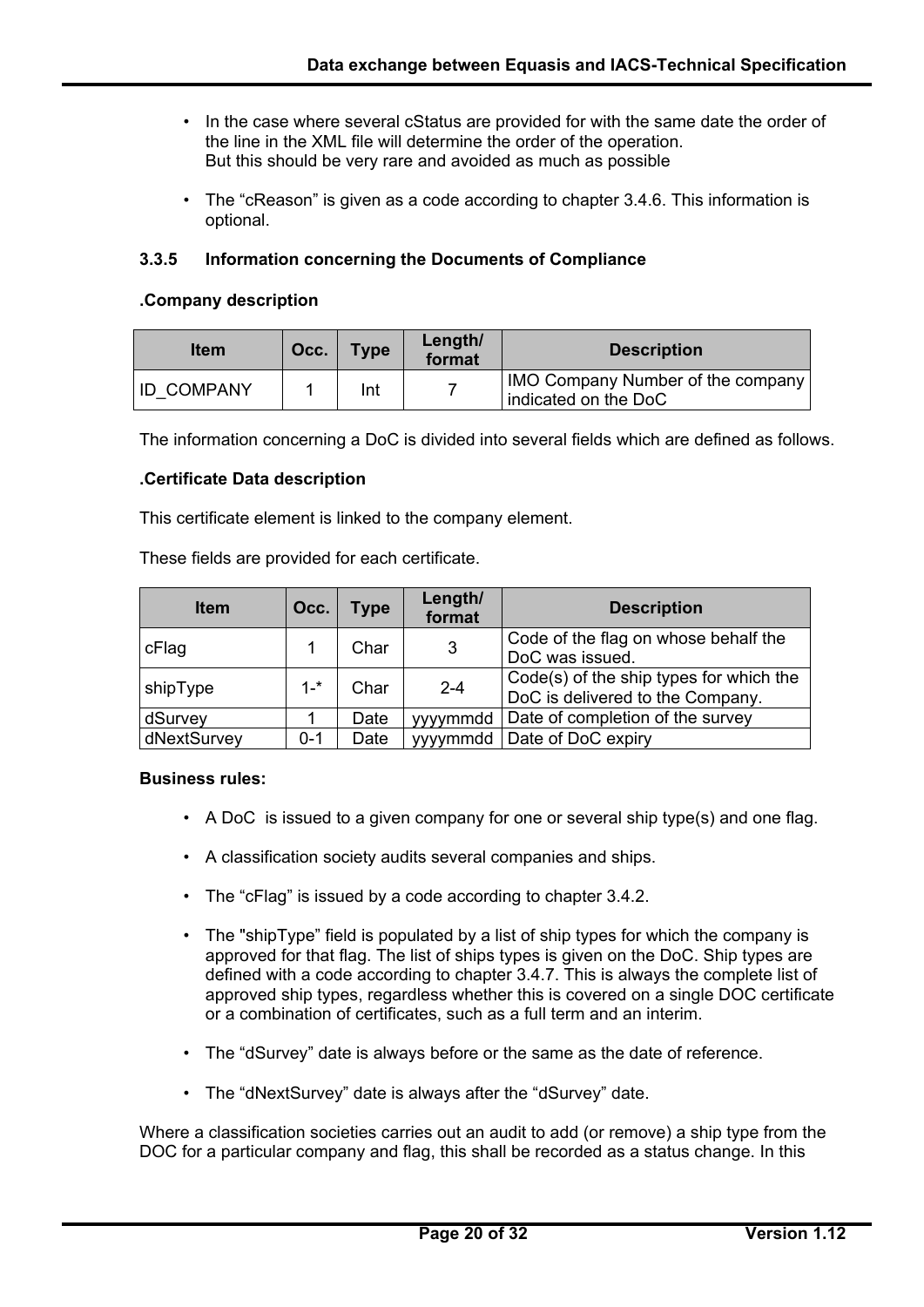scenario it is assumed that the overall dates of the DOC renewal audit do not change in accordance with standard IACS procedure.

## **.Status Data description**

 $\overline{a}$ 

This Status element is linked to the company element.

These fields are provided for each status description.

| <b>Item</b> | Occ.    | <b>Type</b> | Length/<br>format | <b>Description</b>                             |
|-------------|---------|-------------|-------------------|------------------------------------------------|
| cStatus     |         | Char        | $1$ to $3$        | Code of the DoC status given to the<br>ship    |
| dStatus     |         | Date        | yyymmdd           | Date the status was delivered                  |
| cReason     | $0 - 1$ | Char        | 1 to $2$          | Code of the reason for the change of<br>status |

- The "cStatus" of a DoC is supplied as a code according to chapter 3.4.5.
- The date "dStatus" is always before the date of reference. The date is mandatory for each status.
- In the case where several cStatus are provided for with the same date the order of the line in the XML file will determine the order of the operation. But this should be very rare and avoided as much as possible.
- The "cReason" for the change of the DoC status is given as a code according to chapter 3.4.6. This data is optional.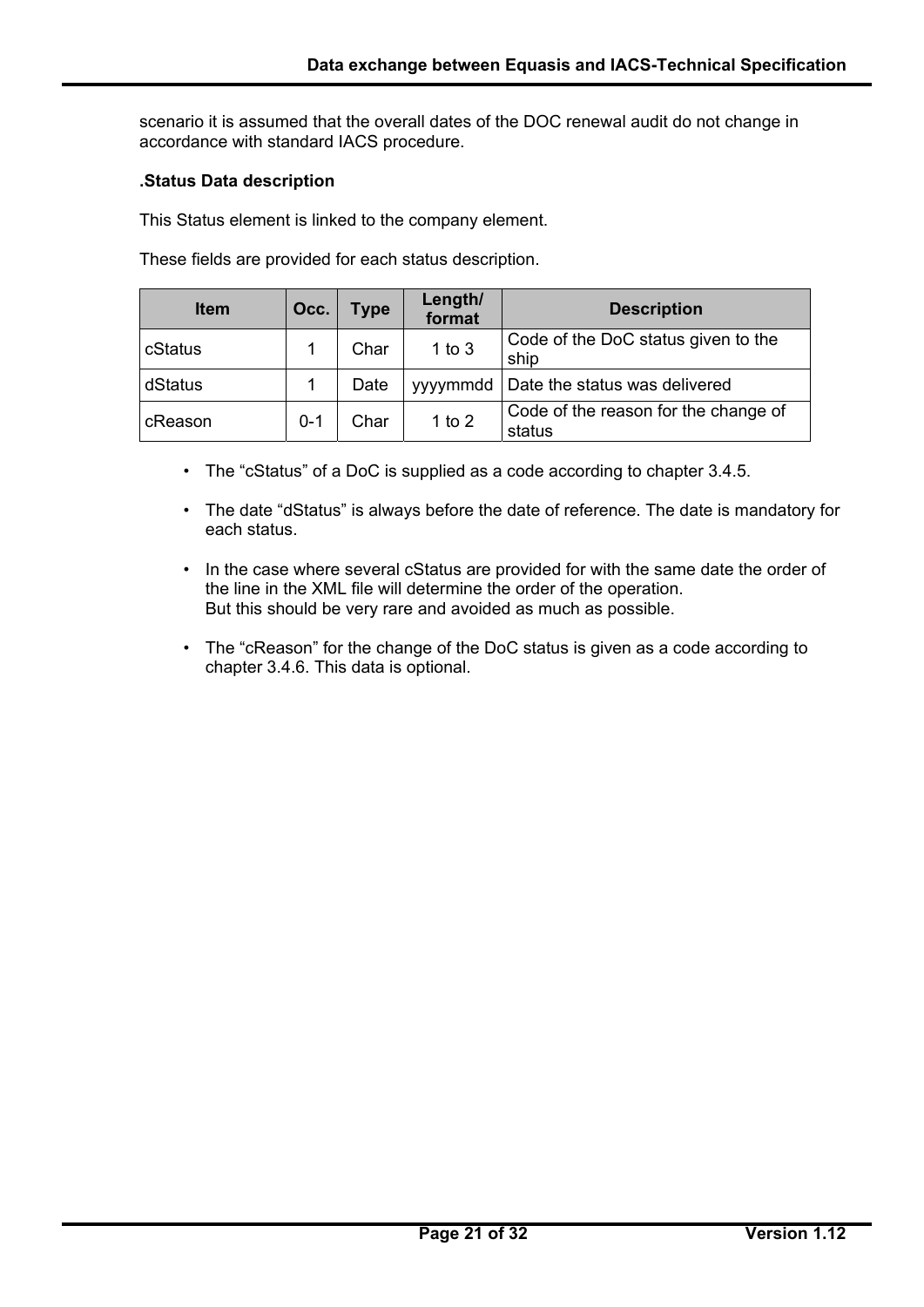## **3.4 Description of the code file**

In all the decoding tables, one label is associated with each code.

The decoding tables needed for the exchange are the following:

|                | • ACS members                  |
|----------------|--------------------------------|
| General        |                                |
|                | $\cdot$ Flag                   |
|                | •Status                        |
| Classification |                                |
|                | •Reason for a change of status |
|                | •Status                        |
| SMC and DoC    |                                |
|                | •Reason for a change of status |
|                | •ShipType                      |
| DoC only       |                                |

#### **3.4.1 IACS Members Codification**

 $\overline{a}$ 

Each classification society is described by a 2 letter code:

| Code           | <b>IACS</b> member                    |
|----------------|---------------------------------------|
| AB             | American Bureau of Shipping           |
| <b>BV</b>      | <b>Bureau Veritas</b>                 |
| CC             | <b>China Classification Society</b>   |
| <b>CR</b>      | Croatian Register of Shipping         |
| VL             | DNV GL                                |
| IR             | Indian Register of Shipping           |
| <b>KR</b>      | Korean Register                       |
| <b>LR</b>      | Lloyd's Register                      |
| <b>NK</b>      | Nippon Kaiji Kyokai                   |
| <b>PR</b>      | Polish Register of Shipping           |
| R <sub>l</sub> | <b>RINA Services</b>                  |
| <b>RS</b>      | Russian Maritime Register of Shipping |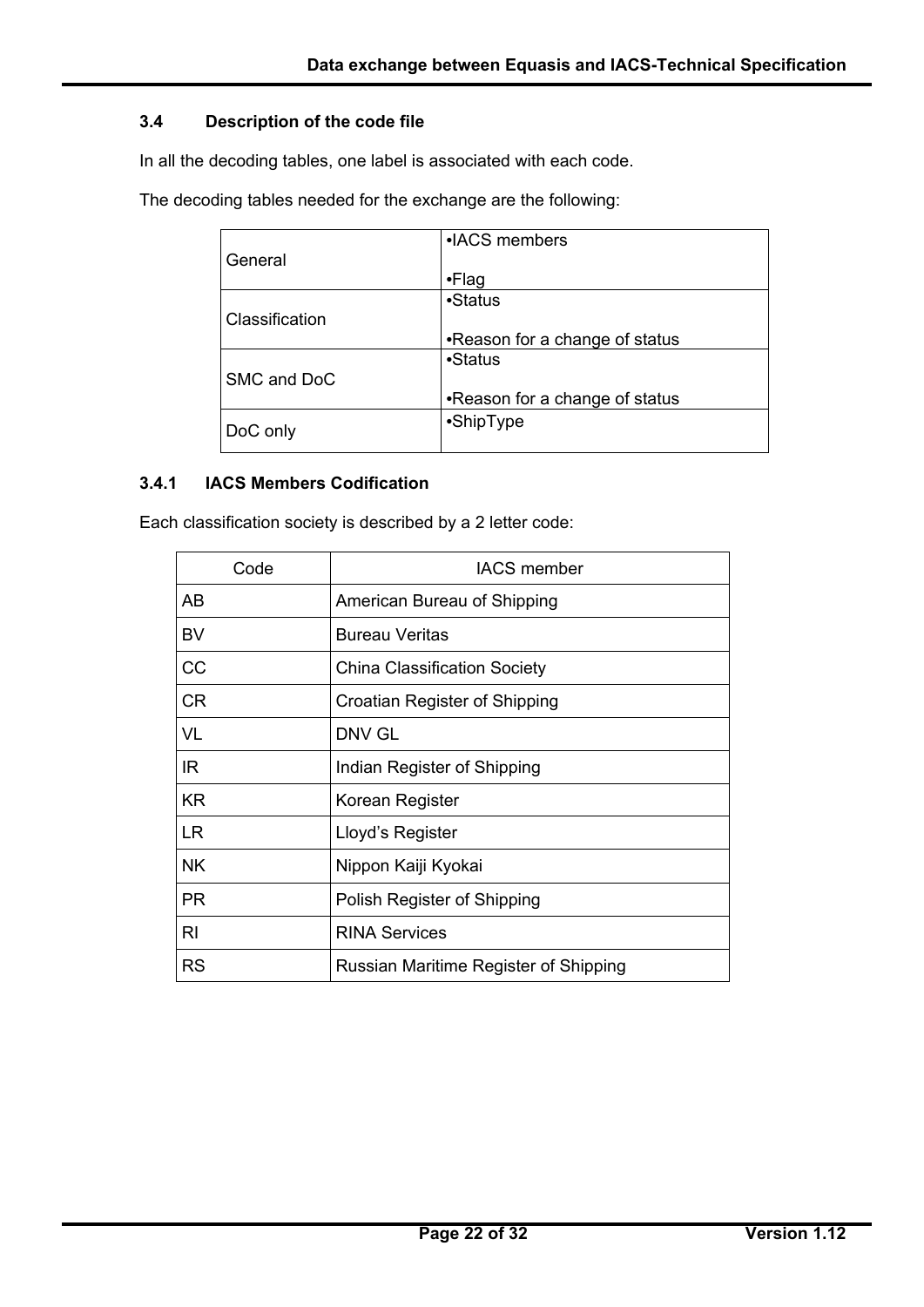# **3.4.2 Flag codification**

### **.Data description**

The information is divided into several fields which are defined in the following table:

| <b>Item</b> | Occ. Type | Length/<br>format | <b>Description</b>                                                     |
|-------------|-----------|-------------------|------------------------------------------------------------------------|
| CODE FLAG   | Char      | 3                 | Code (unique identifier) used in the<br><b>IACS</b> information system |
| LABEL FLAG  | Char      | 1-256             | String used to define the flag code                                    |

#### **.Decoding values**

As provided by IACS.

# **3.4.3 Classification status codification**

#### **.Data description**

The information is divided into several fields which are defined in the following table:

| <b>Item</b>                  | Occ. | <b>Type</b> | Length/<br>format | <b>Description</b>                                                     |
|------------------------------|------|-------------|-------------------|------------------------------------------------------------------------|
| CODE CLASS<br><b>STATUS</b>  |      | Char        | $\mathbf{3}$      | Code (unique identifier) used in the<br><b>IACS</b> information system |
| LABEL CLASS<br><b>STATUS</b> |      | Char        | $1 - 99$          | Term used to define the code of the<br>status of the class certificate |

#### **.Decoding values**

| del        | in class   |
|------------|------------|
| <b>SUS</b> | supended   |
| rei        | reinstated |
| wit        | withdrawn  |
| rea        | reassigned |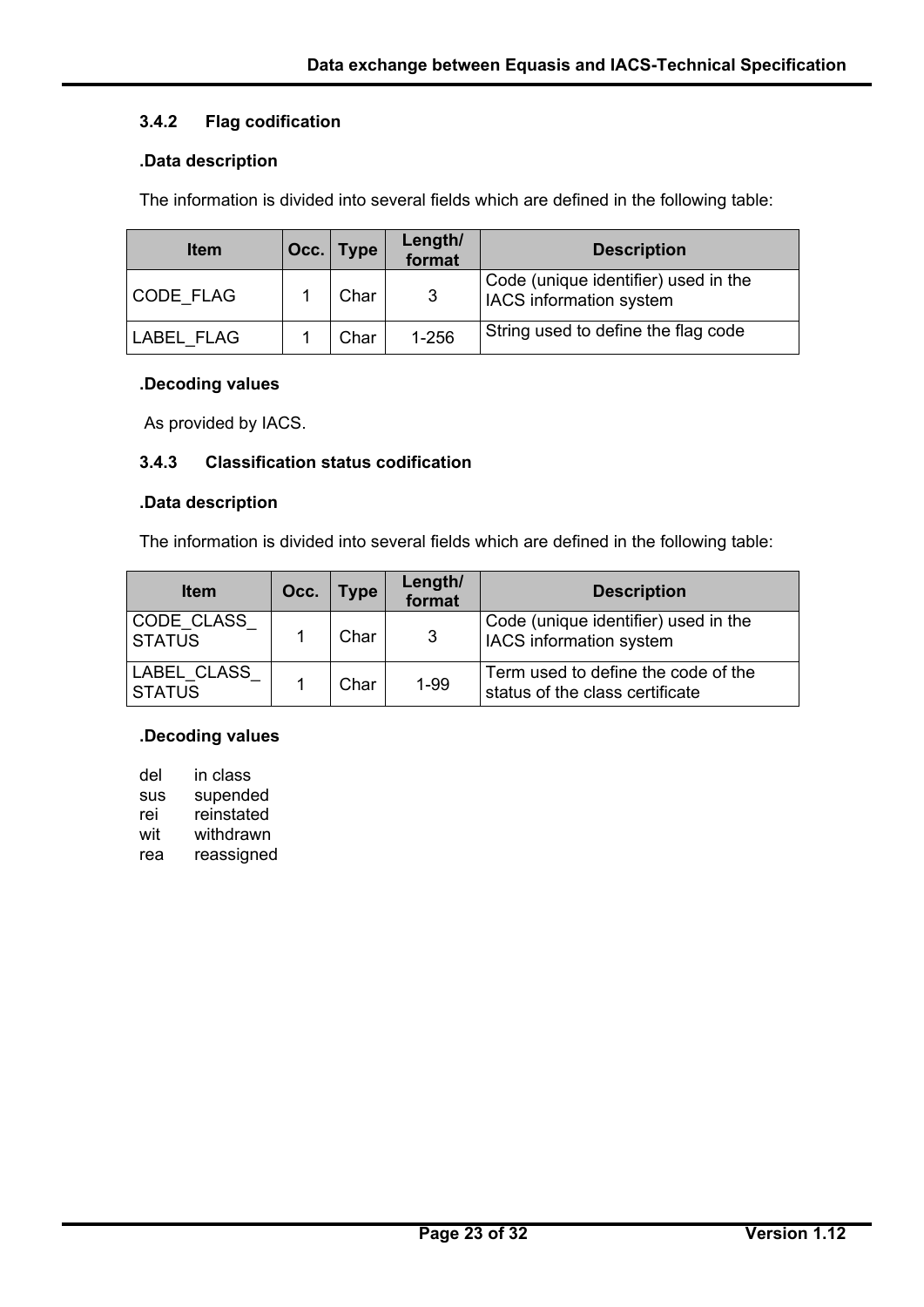## **3.4.4 Codification of reasons for a change of classification status**

#### **.Data description**

The information is divided into several fields which are defined in the following table:

| <b>Item</b>                  | Occ. | <b>Type</b> | Length/<br>format | <b>Description</b>                                                                                    |
|------------------------------|------|-------------|-------------------|-------------------------------------------------------------------------------------------------------|
| CODE CLASS<br><b>REASON</b>  |      | Char        | $1 - 3$           | Code (unique identifier) used in the<br>IACS information system                                       |
| LABEL CLASS<br><b>REASON</b> |      | Char        | $1 - 256$         | String used to define the code for the<br>reason of the change of status of the<br>class certificate. |

#### **.Decoding values**

- a Survey overdue
- b Non-compliance with conditions of class
- c Casualty
- d by society for other reasons
- 0 Transfer of class to another IACS member
- 1 Transfer of class to a non-IACS society
- 2 Sold for recycling (scrap)
- 3 Owner's request for other reasons

## **3.4.5 SMC and DoC status codification**

#### **.Data description**

The information is divided into several fields which are defined in the following table:

| <b>Item</b>                    | Occ. | <b>Type</b> | Length/<br>format | <b>Description</b>                                              |
|--------------------------------|------|-------------|-------------------|-----------------------------------------------------------------|
| CODE SMCDOC<br><b>STATUS</b>   |      | Char        | 3                 | Code (unique identifier) used in the<br>IACS information system |
| LABEL_SMCDO<br><b>C STATUS</b> |      | Char        | $1 - 99$          | String used to define the code of the<br>status of the SMC      |

#### **.Decoding values**

| del | delivered  |
|-----|------------|
| wit | withdrawn  |
| rea | reassigned |

 $\overline{a}$ 

*Note : value "sus", "rei", "ast", "rst" are not available (compared to previous versions of the document)*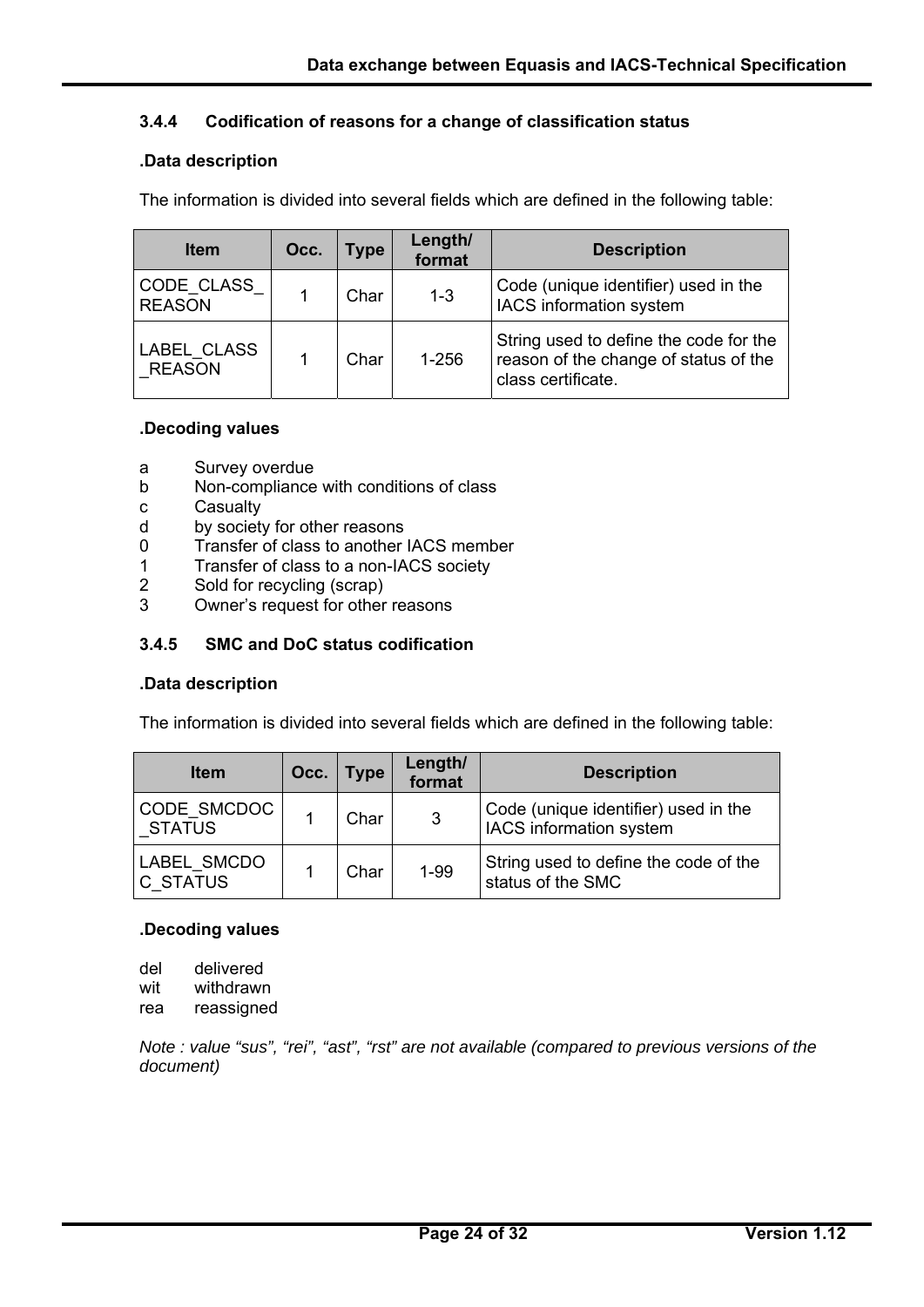## **3.4.6 Codification of reasons of change of SMC and DoC status**

## **.Data description**

The information is divided into several fields which are defined in the following table:

| <b>Item</b>                    | <b>Occ</b> | <b>Type</b> | Length/<br>format | <b>Description</b>                                                      |
|--------------------------------|------------|-------------|-------------------|-------------------------------------------------------------------------|
| CODE SMCDOC<br><b>REASON</b>   |            | Char        | $1 - 3$           | Code (unique identifier) used in the<br>IACS information system         |
| LABEL_SMCDOC_<br><b>REASON</b> |            | Char        | $1 - 256$         | Term used to define the code for the<br>reason of the change of status. |

#### **.Decoding values**

- a periodical verification audit not requested
- b corrective action not completed within agreed schedule
- c unresolved major non-conformity
- d amendments to the ISM code are not taken into account
- e by society for other reasons
- 0 transfer of certification of management systems to another IACS member
- 1 transfer of certification of management system to a non-IACS body
- 2 sold for recycling (scrap)
- 3 company's request for other reasons

## **3.4.7 Ship type Codification**

#### **.Data description**

The information is divided into several fields which are defined in the following table:

| <b>Item</b>       | Occ. | <b>Type</b> | Length/<br>format | <b>Description</b>                                              |
|-------------------|------|-------------|-------------------|-----------------------------------------------------------------|
| CODE SHIP         |      | Char        | $2 - 4$           | Code (unique identifier) used in the<br>IACS information system |
| <b>LABEL SHIP</b> |      | Char        | $1 - 256$         | String used to define the Ship Type<br>code                     |

#### **.Decoding values (as per defined in the ISM code)**

PS Passenger Ships PSHC Passenger HSC OT Oil Tankers CT Chemical Tankers GC Gas Carriers BC Bulk Carriers CHSC Cargo HSC OCS Other Cargo Ships MODU MODU's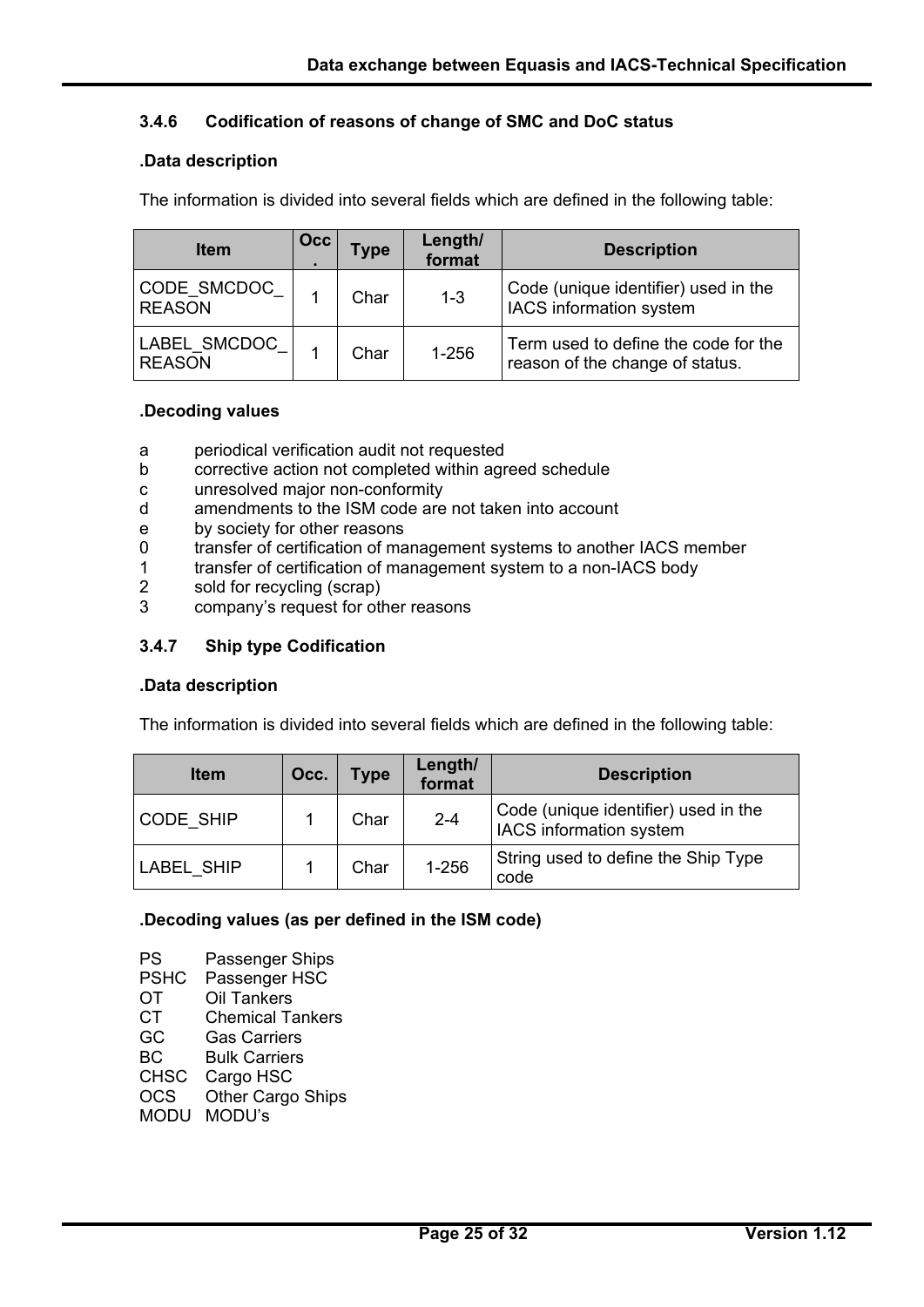## **3.4.8 IACS ship types**

- OT Oil Tanker Flag<br>CT Chemical Tanke
- CT Chemical Tanker<br>GT Gas Tanker
- GT Gas Tanker<br>LC Other Bulk L

- **Other Bulk Liquid Carrier**
- BC Bulk Carrier (all combinations OB, OBO, OO)
- GC General Cargo Vessel (including Ro-Ro Cargo, Container, Reefer, HSC Cargo)
- PS Passenger Vessel (including Passenger / General Cargo, Passenger / Ro-Ro, Passenger HSC)
- ZZ Other Vessel Type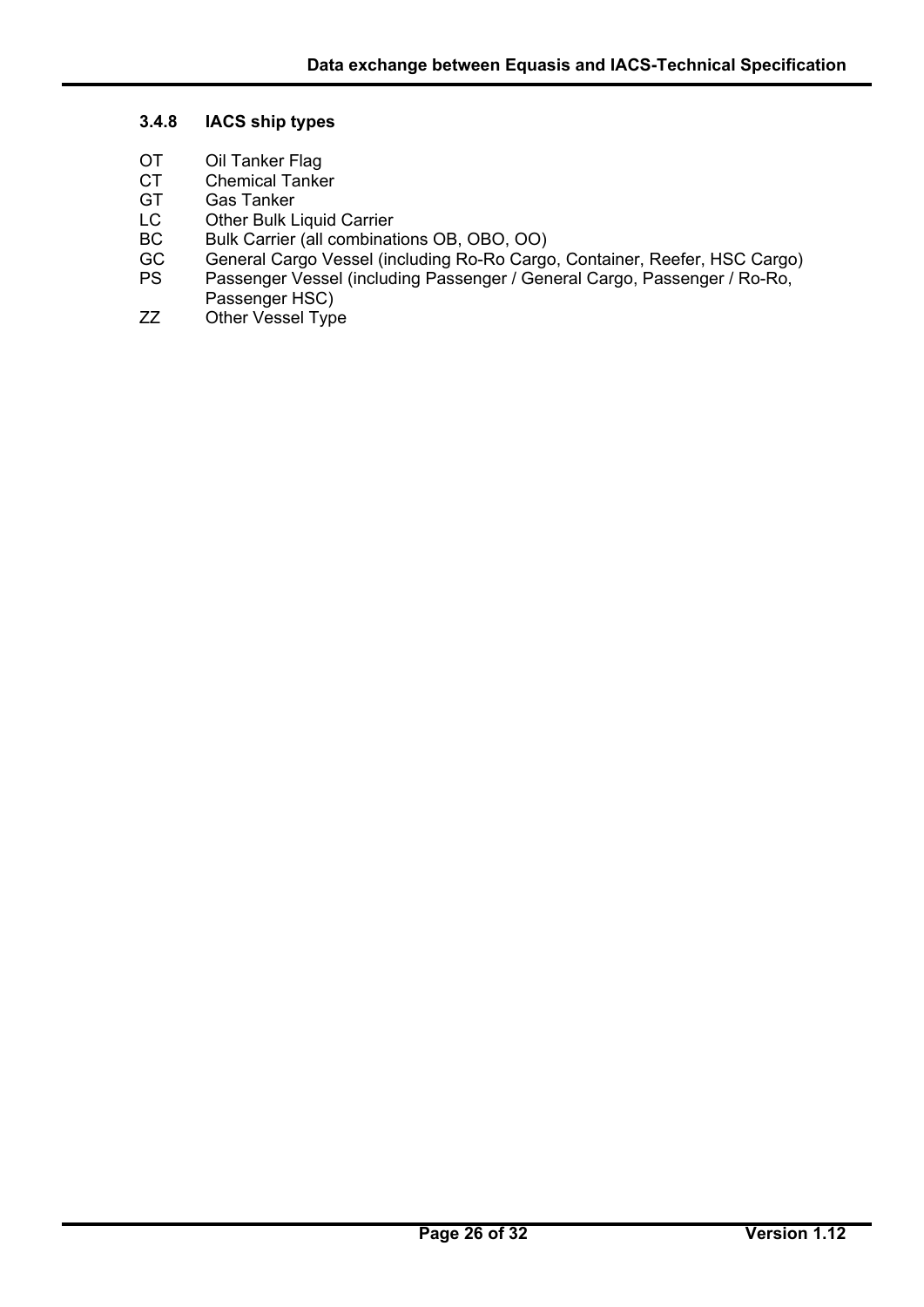## **3.5 Description of the code file error file**

#### **.Principle**

When there are errors in the original file, the Equasis Technical Unit sends an e-mail back with the erroneous data to the sender. This file contains the name of the original file with the extension ".bad.xml".

#### **.Description of the error file**

The file is in the standard XML format and data is shown in the same manner than in the original one. The root of this file is the same than the header of the original file.

The erroneous file is made with all the folders that the Equasis automated process cannot manage to integrate or to treat entirely. The rules used to check the data quality are the ones indicated in the business rules of the original data.

#### **.Example**

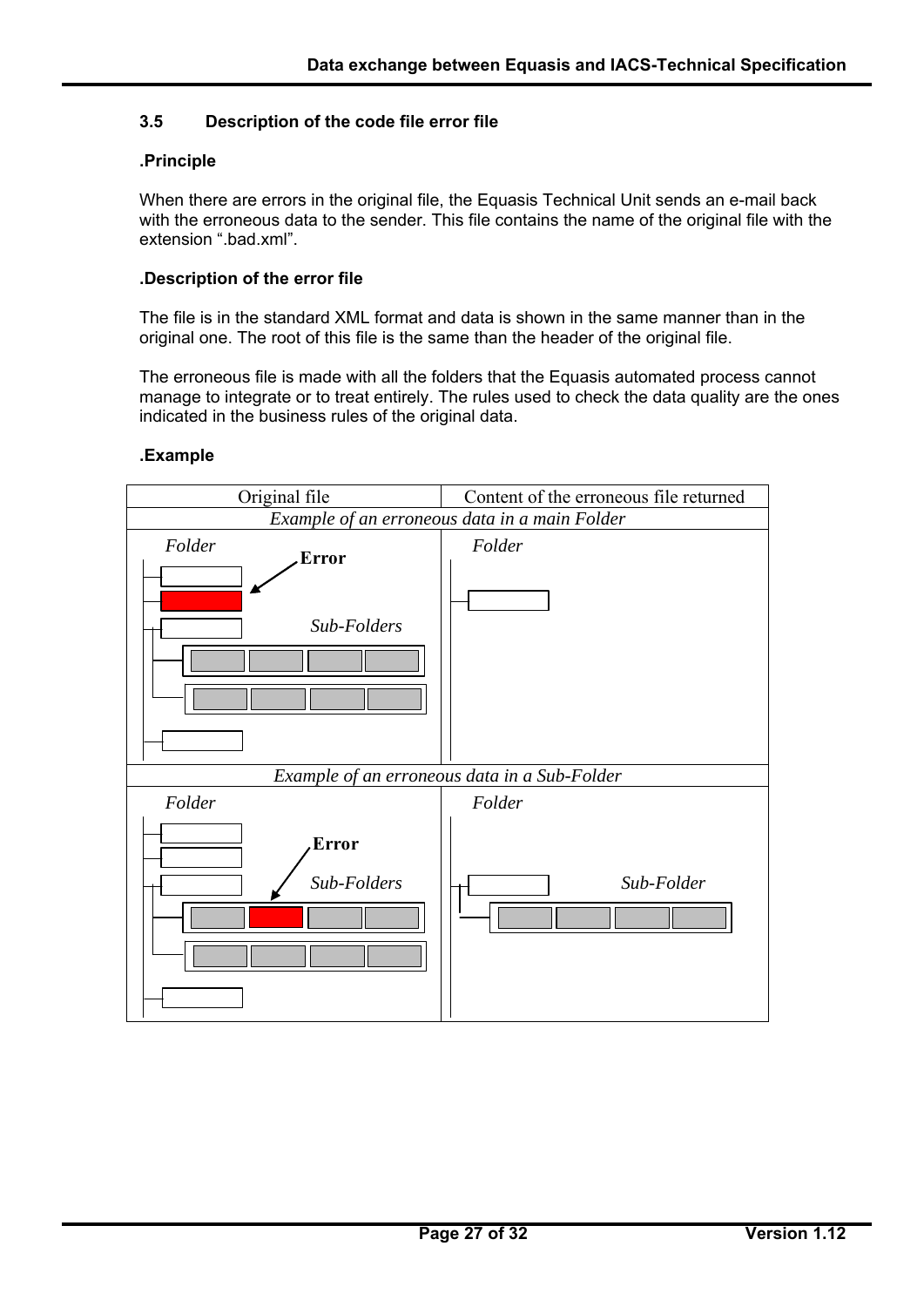# **4. Annex:examples**

# **4.1 XML datafile examples**

XML code of the examples from §2.1:

Date of reference : 1/1/2007

<classExport

 $\overline{a}$ 

 xmlns:xsi=http://www.w3.org/2001/XMLSchema-instance xsi:noNamespaceSchemaLocation="classImportv1.8.xsd" provider="BV" release="1.8" dReference="20070101" classSupplied="Y" smcSupplied="N" docSupplied="N">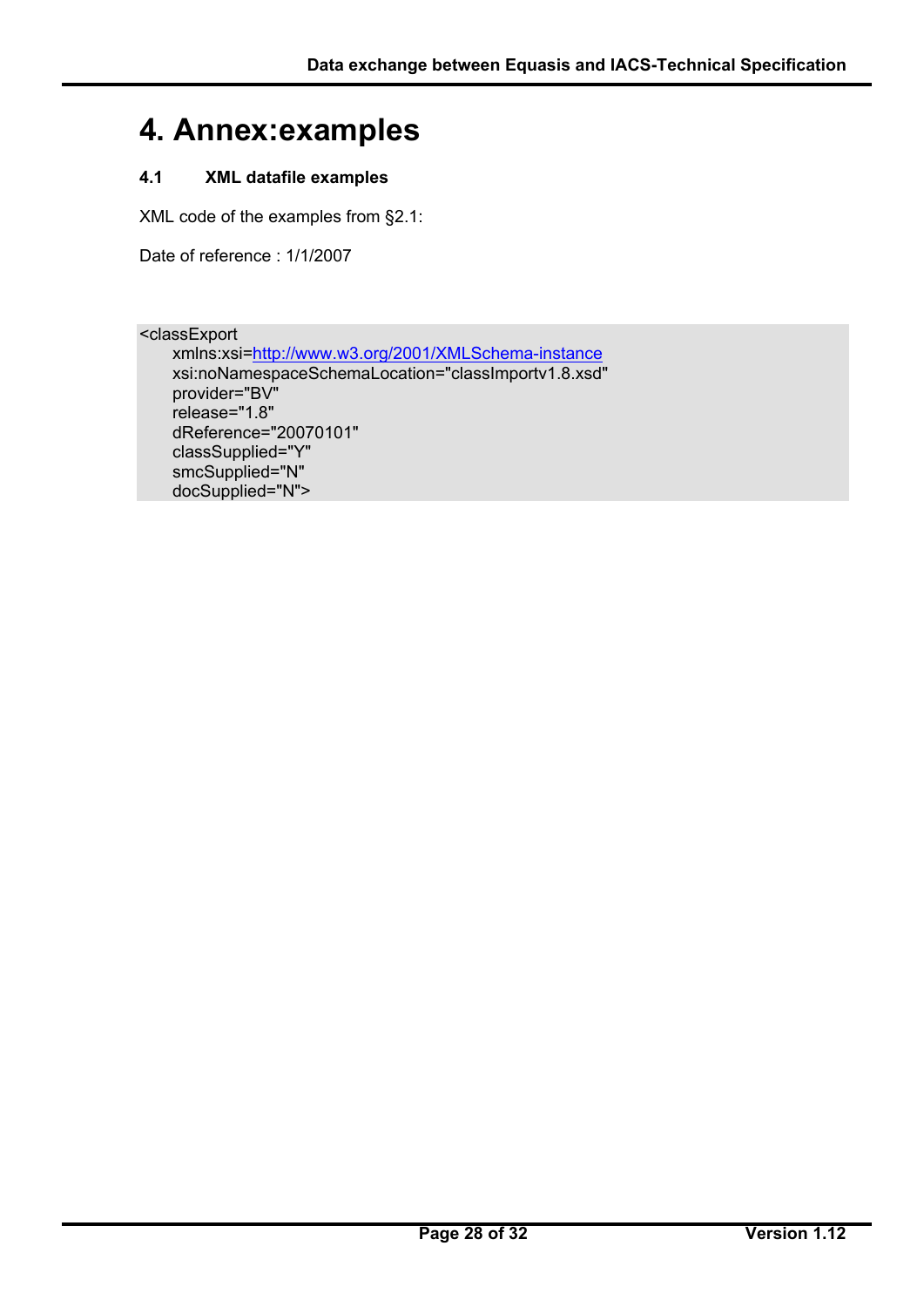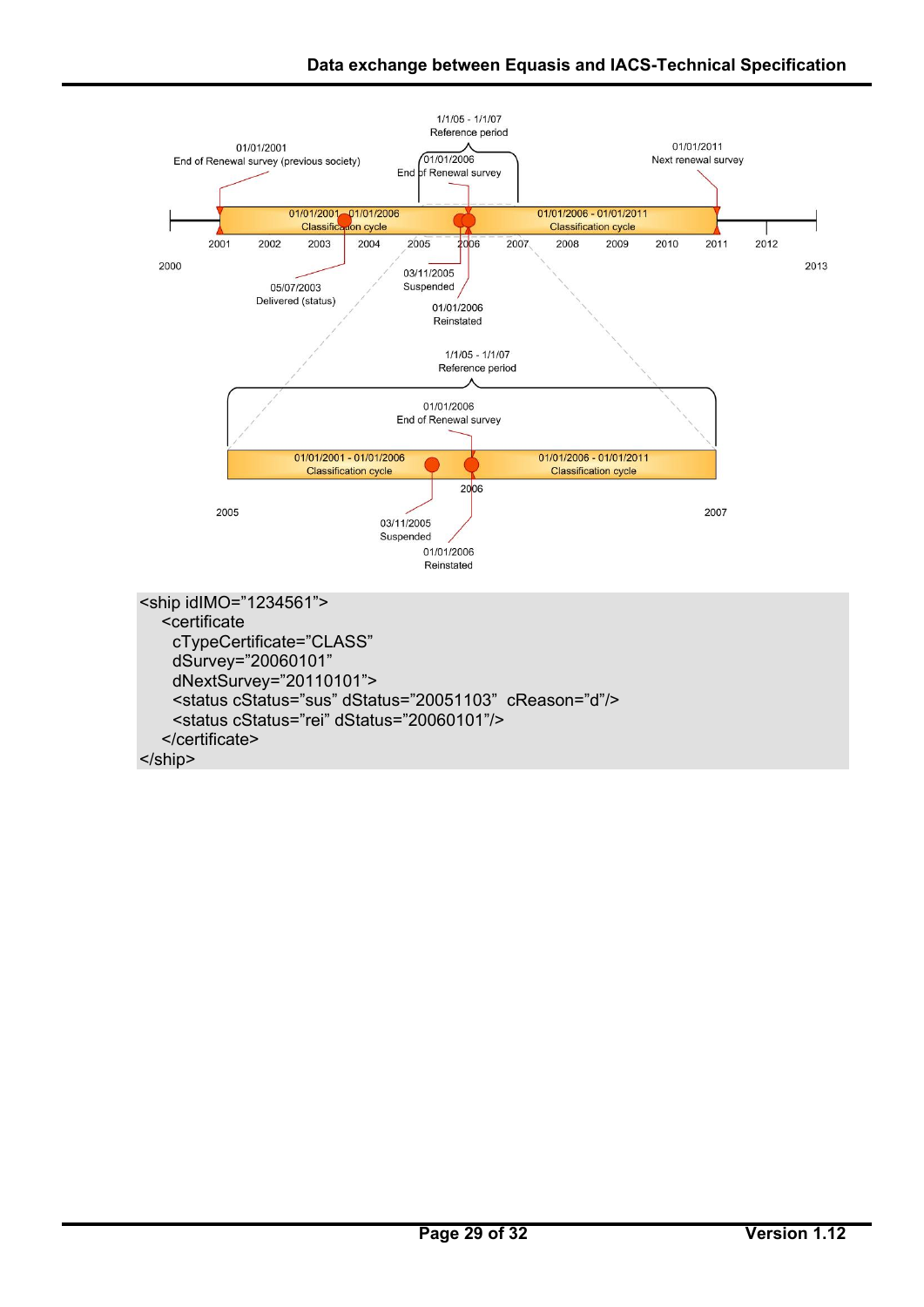

NOTHING: (including if the (next) renewal survey is under the 2 year rolling period).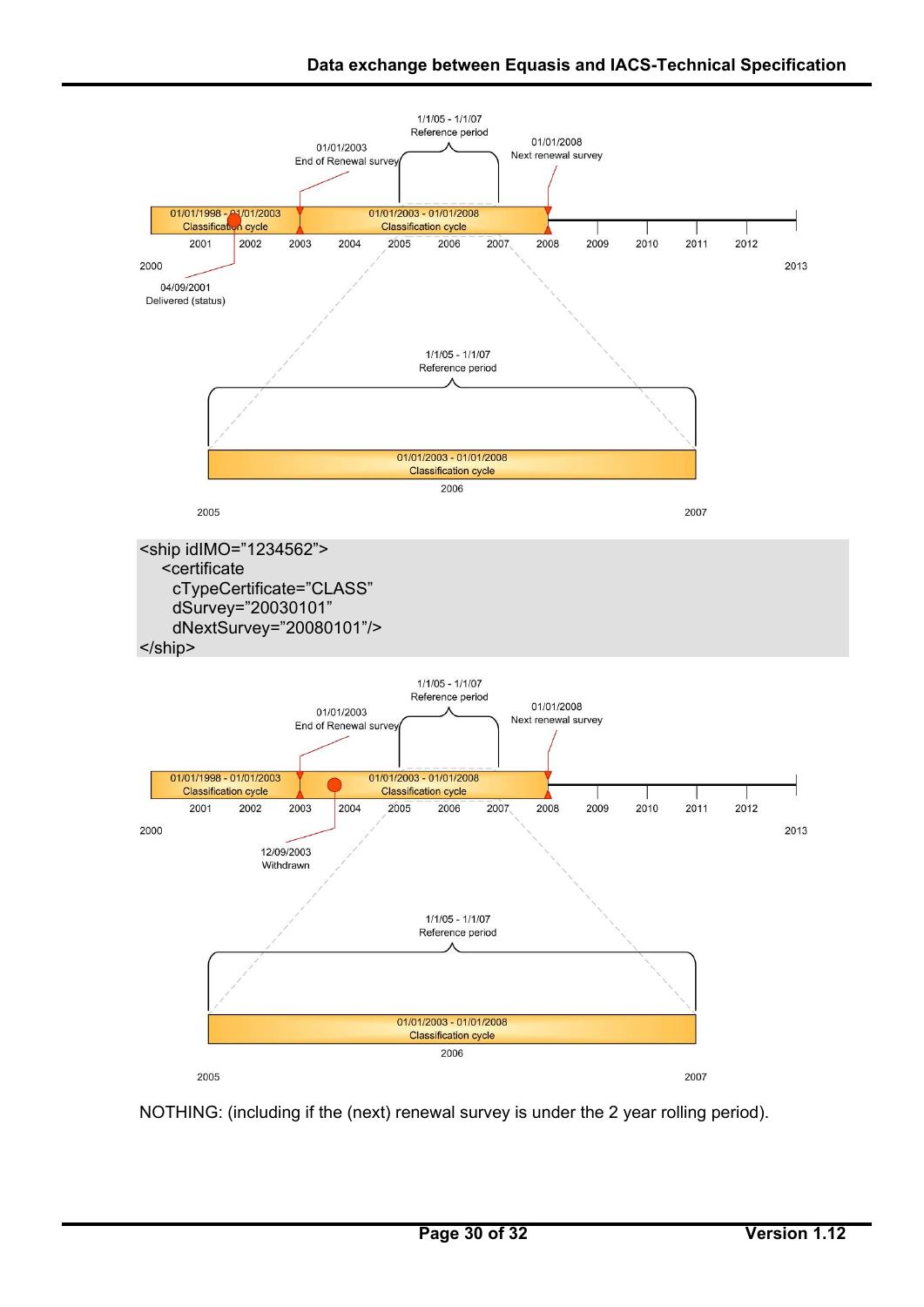

=> if the ship is withdrawn for more that 2 years ; she is not sent.

</classExport>